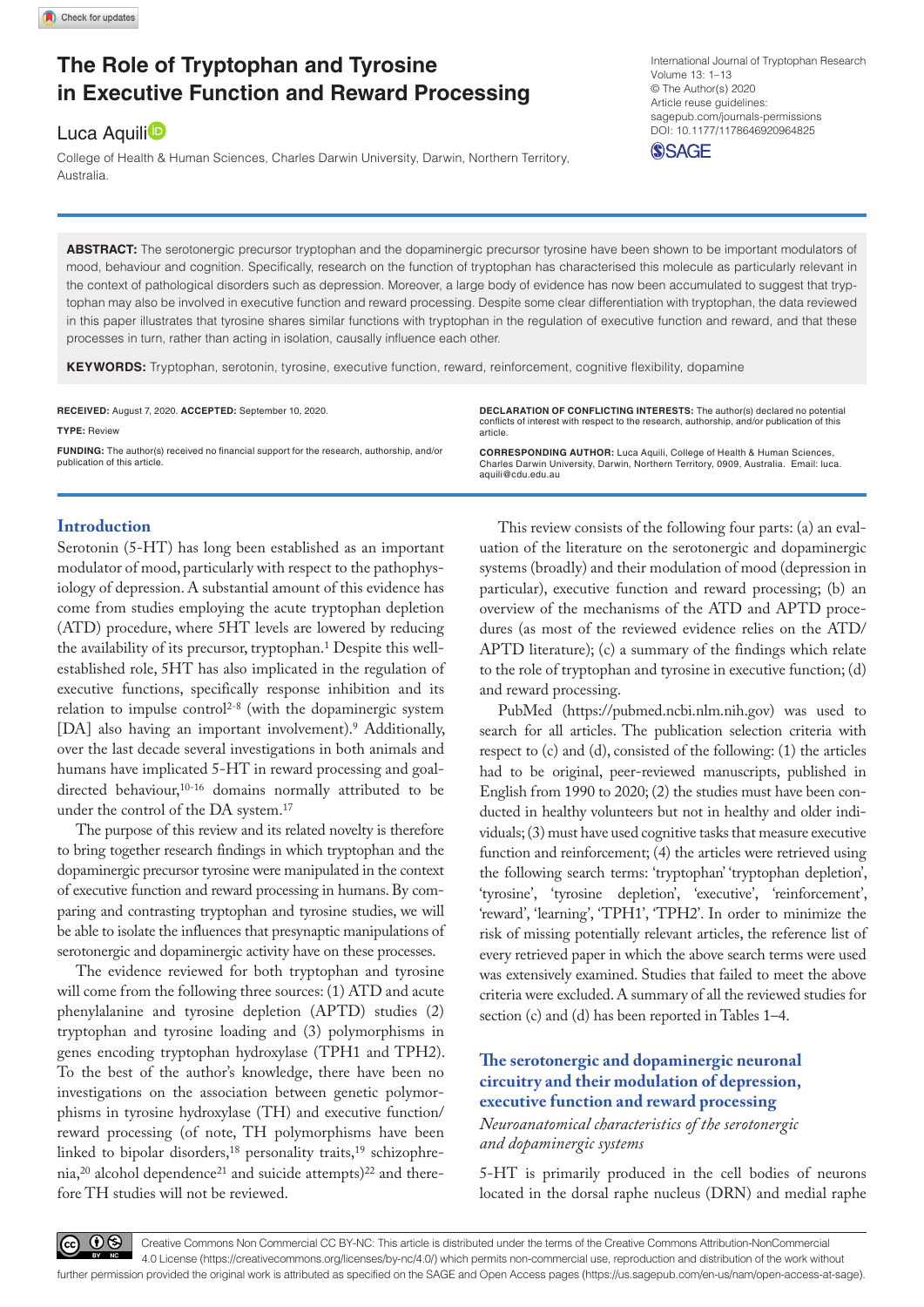**Table 1.** Effects of tryptophan manipulations on executive function related tasks.

| <b>STUDY</b>                     | <b>METHODOLOGY</b> | <b>TASK</b>                                  | <b>EFFECT OF MANIPULATION</b>           |
|----------------------------------|--------------------|----------------------------------------------|-----------------------------------------|
| Evers et al <sup>100</sup>       | <b>ATD</b>         | Go/no-go                                     | No effect                               |
| Rubia et al <sup>82</sup>        | <b>ATD</b>         | Go/no-go                                     | No effect                               |
| Helmbold et al <sup>83</sup>     | <b>ATD</b>         | Go/no-go                                     | No effect                               |
| Gaber et al <sup>84</sup>        | ATD                | Go/no-go                                     | Improved accuracy and reaction times    |
| Rubinsztein et al <sup>85</sup>  | <b>ATD</b>         | Go/no-go                                     | Increased number of errors              |
| Walderhaug et al86               | <b>ATD</b>         | Continuous performance Test                  | Increased impulsive responses           |
| Walderhaug et al <sup>87</sup>   | <b>ATD</b>         | Continuous performance Test                  | Increased impulsive responses           |
| Worbe et al. <sup>88</sup>       | <b>ATD</b>         | Four-choice Serial reaction time task        | Increased impulsive responses           |
| Clark et al. <sup>89</sup>       | <b>ATD</b>         | Stop signal response task                    | No effect                               |
| Crean et al (2002) <sup>90</sup> | <b>ATD</b>         | Stop signal response task                    | Improvement in reaction times           |
| Dougherty et al91                | <b>ATD</b>         | Continuous performance test (modified)       | Increased impulsive responses           |
| Dougherty et al92                | <b>ATD</b>         | Continuous performance test (modified)       | Increased impulsive responses           |
| Dougherty et al93                | <b>ATD</b>         | Continuous performance test (modified)       | No effect                               |
| Gallagher et al <sup>95</sup>    | <b>ATD</b>         | Wisconsin card sorting test                  | No effect                               |
| Hughes et al <sup>96</sup>       | <b>ATD</b>         | Wisconsin card sorting test; tower of London | No effect                               |
| Murphy et al97                   | ATD                | Reversal learning;                           | Increased reaction times                |
|                                  |                    | Tower of London                              | No effect                               |
| Park et al. <sup>98</sup>        | <b>ATD</b>         | Tower of London                              | Increased thinking times                |
| Talbot et al99                   | <b>ATD</b>         | Reversal learning                            | No effect                               |
| Evers et al <sup>100</sup>       | <b>ATD</b>         | Stroop test                                  | Improved focused attention              |
| Finger et al <sup>101</sup>      | ATD                | Probabilistic reversal learning              | No effect                               |
| Kanen et al <sup>102</sup>       | <b>ATD</b>         | Probabilistic reversal learning              | No effect                               |
| Schmitt et al <sup>103</sup>     | <b>ATD</b>         | Stroop test                                  | Improved focused attention              |
| Scholes et al <sup>104</sup>     | <b>ATD</b>         | Stroop test                                  | Improved attentional control            |
| Horacek et al <sup>105</sup>     | <b>ATD</b>         | Stroop test                                  | No effect                               |
| Morgan et al <sup>106</sup>      | Tryptophan loading | Stroop test                                  | No effect                               |
| Thirkettle et al <sup>166</sup>  | Tryptophan loading | Probabilistic reversal learning              | No effect on reversal learning;         |
|                                  |                    |                                              | Increased negative feedback sensitivity |
| Ruocco et al <sup>108</sup>      | TPH1 polymorphisms | Go/no                                        | No effect*                              |
| Neufang et al <sup>110</sup>     | TPH2 polymorphisms | Five choice serial time reaction task        | Increased premature responses**         |
| Reuter et al <sup>111</sup>      | TPH2 polymorphisms | Attention network test                       | Increased errors in impulse control**   |
| Strobel et al <sup>112</sup>     | TPH2 polymorphisms | Continuous performance test                  | Increased errors**                      |
| Osinsky et al <sup>113</sup>     | TPH2 polymorphisms | Stroop test                                  | Slower reaction time responses**        |
| Gong et al <sup>114</sup>        | TPH2 polymorphisms | Modified response inhibition test            | Fewer errors <sup>1</sup>               |
| Enge et al <sup>115</sup>        | TPH2 polymorphisms | Attention network test                       | Increases errors in impulse control**   |

\*No association between TPH1 alleles and performance.

\*\*T-allele carriers performing worse than GG homozygotes.

<sup>1</sup>T-allele carriers performing better than GG homozygotes.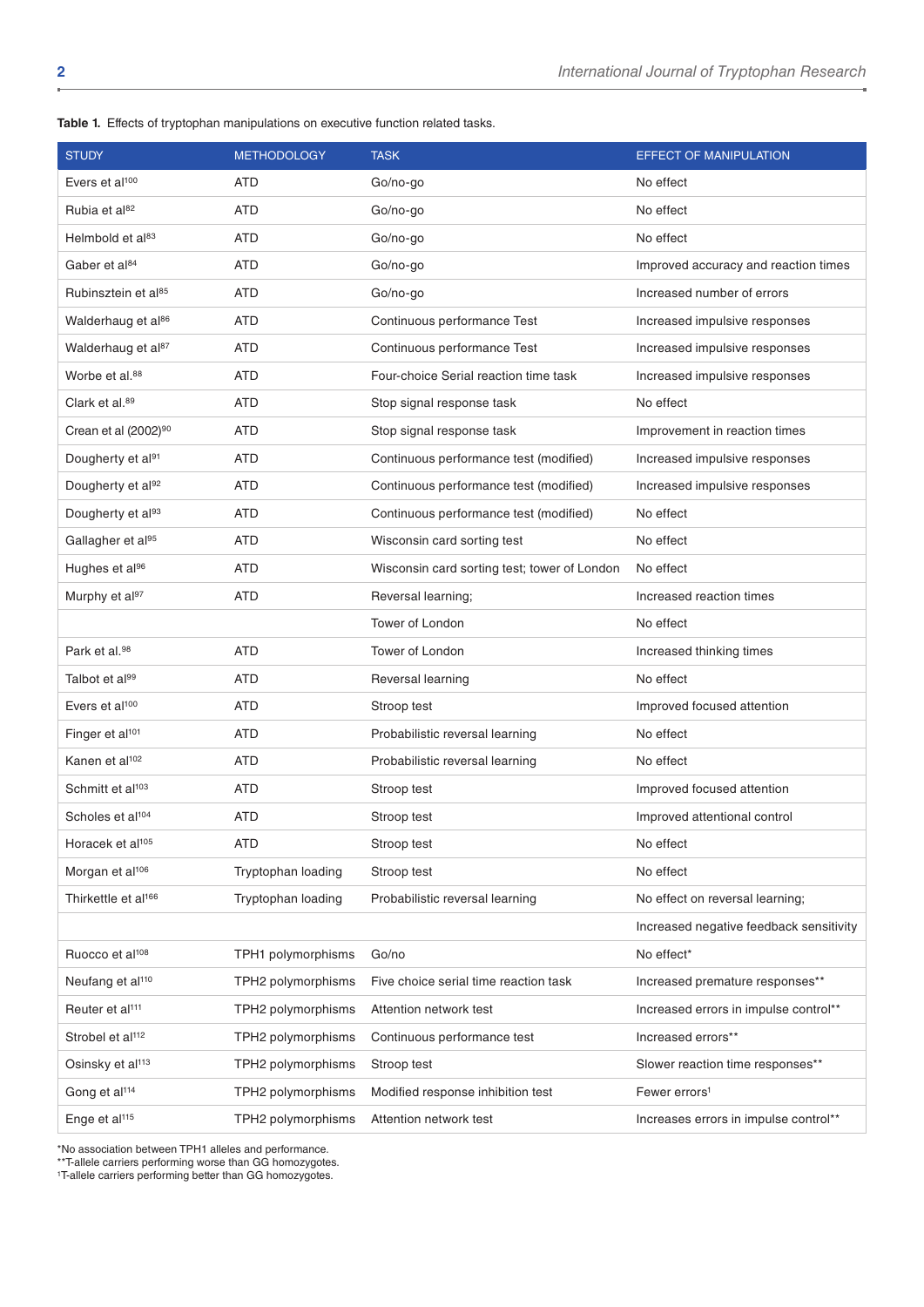|  |  |  | Table 2. Effects of tyrosine manipulations on executive function related tasks. |  |  |  |  |  |
|--|--|--|---------------------------------------------------------------------------------|--|--|--|--|--|
|--|--|--|---------------------------------------------------------------------------------|--|--|--|--|--|

| <b>STUDY</b>                           | <b>METHODOLOGY</b> | <b>TASK</b>                          | <b>EFFECT OF MANIPULATION</b> |
|----------------------------------------|--------------------|--------------------------------------|-------------------------------|
| Mclean et al <sup>118</sup>            | <b>APTD</b>        | Go/no-go                             | No effect                     |
|                                        |                    | Tower of London                      | No effect                     |
|                                        |                    | Decision making task                 | No effect                     |
|                                        |                    | Set-shifting task                    | No effect                     |
| Lythe et al <sup>119</sup>             | <b>APTD</b>        | Go/no-go                             | No effect                     |
|                                        |                    | Intra/Extra dimensional set-shifting | No effect                     |
| Vrshek-Schallhorn et al <sup>120</sup> | <b>APTD</b>        | Go/no-go                             | Increased errors              |
| Ramdani et al <sup>123</sup>           | <b>APTD</b>        | Simon task                           | No effect                     |
| Vidal et al <sup>124</sup>             | <b>APTD</b>        | Simon task                           | No effect                     |
| Borwick et al <sup>125</sup>           | <b>APTD</b>        | Wisconsin card sorting test          | Slower reaction times         |
| Robinson et al <sup>126</sup>          | <b>APTD</b>        | Reversal learning                    | Increased errors              |
| Colzato et al <sup>129</sup>           | Tyrosine loading   | Stop signal response task            | Reduced errors                |
| Stock et al <sup>130</sup>             | Tyrosine loading   | Simon task (modified)                | Decreased conflict responses  |
| Steenbergen et al <sup>131</sup>       | Tyrosine loading   | Task switching                       | Reduced errors                |
| Robson et al <sup>132</sup>            | Tyrosine loading   | Wisconsin card sorting test          | Slower reaction times*        |
| Colzato et al <sup>134</sup>           | Tyrosine loading   | Stop signal response task            | Reduced errors**              |
| Dennison et al <sup>135</sup>          | Tyrosine loading   | Wisconsin card sorting test          | Reduced errors                |

\*Only under high cognitive demand.

\*\*Improvement dependent on DA genotype.

nucleus (MRN).23 Whilst approximately 50% of DRN cells express 5-HT, this number drops to 5% for MRN neurons.<sup>24</sup> Both medial and dorsal parts of the raphe nucleus display extensive and widespread connections with sub-cortical and cortical regions of the brain. In particular, the DRN/MRN send projections to the amygdala, hypothalamus, thalamus, superior colliculus, medial prefrontal cortex (mPFC), sensorimotor cortex, caudate putamen and septum.25 5-HT neurons often co-express other neurotransmitters, most notably GABA, glutamate and nitric oxide.26 DA neurons, on the other hand, whilst also mostly localized in the midbrain, can be found in the ventral tegmental area (VTA) and substantia pars compacta (SNc). These 2 regions give rise to the mesolimbic, mesocortical (originating from the VTA) and the nigrostriatal (from the SNc) pathways. More specifically, VTA DA neurons innervate the nucleus accumbens (NAc), amygdala, hippocampus and mPFC, whereas the SNc DA neurons have axonal projections with the caudate and putamen of the striatum.<sup>23</sup> DA neurons also co-release nitric oxide, glutamate and GABA.

#### *Functional interactions between the serotonergic and dopaminergic system*

5-HT neurons innervate DA neurons in both the VTA and SNc but also in DA terminal fields (ie, NAc, mPFC and amygdala).23 In addition to their anatomical interactions,

administration of 5-HT agonists/antagonists, serotonin reuptake inhibitors (SSRI) and 5-HT lesioning, has been shown to modulate DA neurons activity. The response pattern of DA neurons to 5-HT is very complex and not yet fully understood, but a brief summary of the available evidence is here reported.

Early investigations in which VTA/SNc DA neurons were recorded in anaesthetized rats showed that application of 5-HT resulted in a weak inhibition of VTA DA firing and a more robust inhibition of SNc DA cells.27,28 Electrical stimulation of DRN cells, on the other hand, has been reported to inhibit SNc DA cells with a low firing rate, but excite others,29,30 whilst in VTA DA cells, the inhibition was dependent on whether these neurons were projecting to the NAc, whereas other VTA DA neurons were excited.31 Using optogenetic techniques, stimulation of 5-HT terminals in the VTA and SNc produced excitatory postsynaptic potentials that were larger in magnitude for SNc DA than VTA DA cells, and critically, this effect was dependent on the co-release of glutamate.32 5-HT excitatory effects on DA neurons have also been shown to be indirectly modulated by GABA mechanisms.<sup>33</sup> Synaptic increase in 5-HT by SSRI administration into the VTA (but not in the SNc), has been shown to result in reduced firing rates of VTA DA cells.<sup>34,35</sup> However, these results appear to be dependent upon the type of SSRI administered, the route of administration (eg, systemic vs intracerebral), dosage,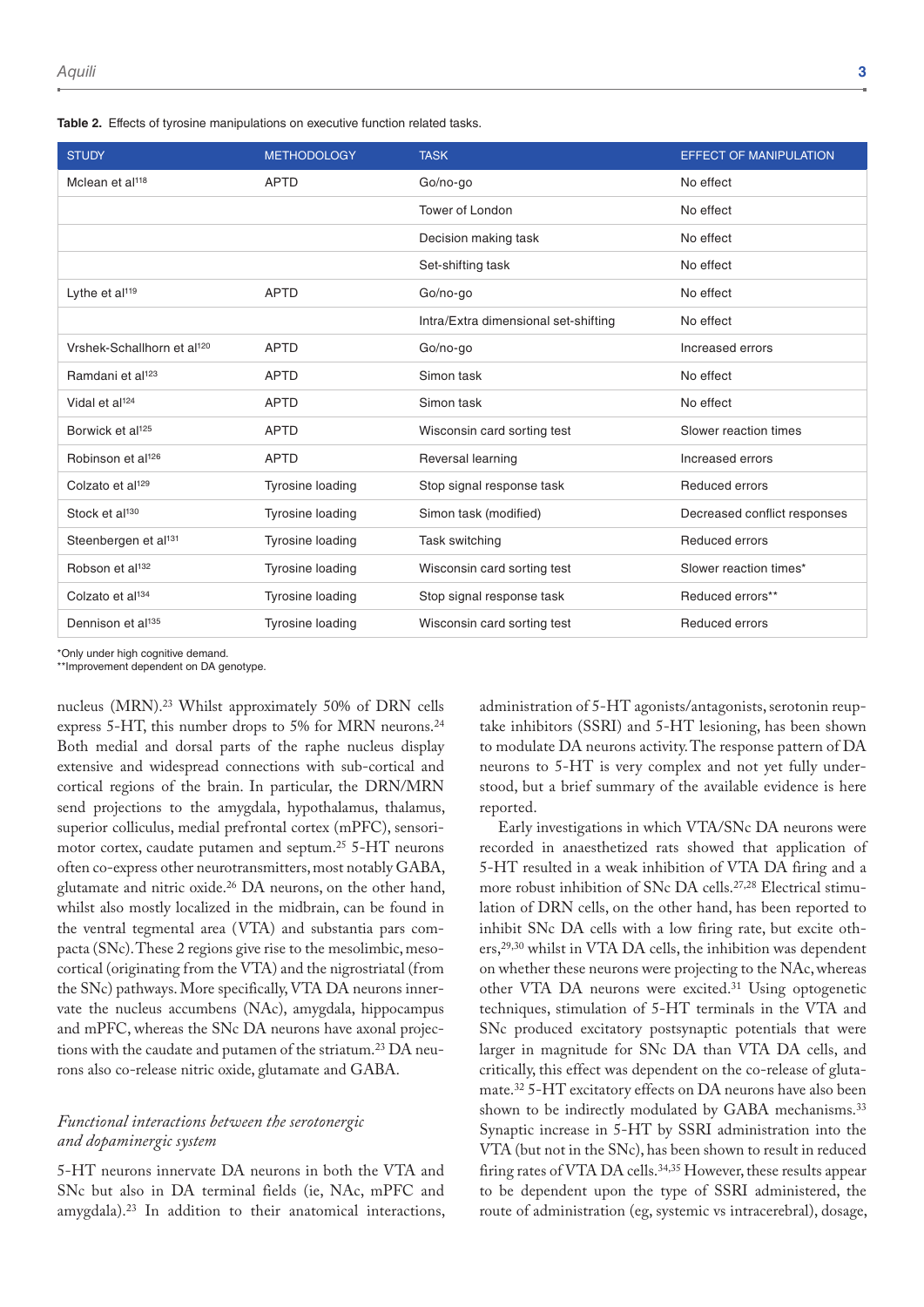|  |  |  |  |  |  |  |  |  | Table 3. Effects of tryptophan manipulations on reward processing related tasks. |  |  |
|--|--|--|--|--|--|--|--|--|----------------------------------------------------------------------------------|--|--|
|--|--|--|--|--|--|--|--|--|----------------------------------------------------------------------------------|--|--|

| <b>STUDY</b>                                  | <b>METHODOLOGY</b>     | <b>TASK</b>                           | <b>EFFECT OF MANIPULATION</b>                       |
|-----------------------------------------------|------------------------|---------------------------------------|-----------------------------------------------------|
| Cools et al <sup>136</sup>                    | <b>ATD</b>             | Reversal learning (modified)          | Decreased errors for punished trials                |
| Crockett et al <sup>137</sup>                 | <b>ATD</b>             | Reinforced categorization task        | Improved response vigour for punished trials        |
| Crockett et al <sup>138</sup>                 | <b>ATD</b>             | Go/no-go (modified)                   | Faster reaction times in punished trials            |
| Robinson et al. <sup>139</sup>                | <b>ATD</b>             | Reversal learning (modified)          | Decreased errors for punished trials                |
| Cools et al <sup>140</sup>                    | <b>ATD</b>             | Cued-reinforcement task               | Increased accuracy dependent or reward<br>certainty |
| Campbell-Meiklejohn<br>$et$ al <sup>143</sup> | <b>ATD</b>             | Loss-chasing game                     | Reduction in loss chasing decisions                 |
| Geurts et al <sup>144</sup>                   | <b>ATD</b>             | Pavlovian Instrumental transfer (PIT) | Improved inhibition to aversive cues                |
| Hebart et al <sup>145</sup>                   | <b>ATD</b>             | Pavlovian Instrumental transfer (PIT) | Improved inhibition to aversive cues                |
| Rogers et al. <sup>146</sup>                  | <b>ATD</b>             | Decision making task                  | Disrupted discrimination of gains                   |
| Anderson et al. <sup>147</sup>                | <b>ATD</b>             | Gambling task                         | No effect                                           |
| Demoto et al <sup>151</sup>                   | <b>ATD</b>             | Delayed reward choice task            | Increased discounting rates                         |
| Schweighofer et al <sup>152</sup>             | <b>ATD</b>             | Delayed reward choice task            | Increased discounting rates                         |
| Tanaka et al <sup>153</sup>                   | ATD/tryptophan loading | Delayed reward choice task            | Correlation of ATD/trypt load with reward           |
|                                               |                        |                                       | prediction at different timescales and              |
|                                               |                        |                                       | striatal activity                                   |
| Worbe et al <sup>154</sup>                    | <b>ATD</b>             | Slip of action task                   | Increased habitual responses                        |
| Tanaka et al <sup>156</sup>                   | Tryptophan loading     | Decision making task                  | No effect                                           |

**Table 4.** Effects of tyrosine manipulations on reward processing related tasks.

| <b>STUDY</b>                           | <b>METHODOLOGY</b> | <b>TASK</b>                           | <b>EFFECT OF MANIPULATION</b>                                                                               |
|----------------------------------------|--------------------|---------------------------------------|-------------------------------------------------------------------------------------------------------------|
| Hebart et al <sup>145</sup>            | <b>APTD</b>        | Pavlovian Instrumental transfer (PIT) | Impaired PIT for appetitive cues                                                                            |
| Leyton et al <sup>159</sup>            | <b>APTD</b>        | Go/no-go                              | Increased commission errors for correct r responses                                                         |
| Bjork et al <sup>160</sup>             | <b>APTD</b>        | Monetary incentive delay              | No behavioural effect but correlation between reduced<br>NAc activity and anticipation of rewards           |
| Nagano-Saito<br>$et$ al <sup>161</sup> | <b>APTD</b>        | Motion discrimination task            | No behavioural effect but correlation between reduced<br>corticostrial activity and anticipation of rewards |
| Frank et al <sup>162</sup>             | <b>APTD</b>        | Food reward (wanting/liking)          | No behavioural effect but reduced striatal activity                                                         |
| Kelm et $al^{163}$                     | <b>APTD</b>        | Delay discounting                     | Increased discounting rates*                                                                                |
| De Wit et al <sup>165</sup>            | <b>APTD</b>        | Slip of action task                   | Increased habitual responses                                                                                |

\*Only in COMT val/val homozygous.

and whether the SSRI was given acutely or chronically. The effects of 5-HT lesions on VTA/SNc DA cells have produced mixed results, with both no changes in the firing rates of VTA/ SNc DA cells, excitations and inhibitions.36-38 In addition to the complexities cited above, there is an abundant literature on the effect that different 5-HT receptors have on DA release, which demonstrate that DA signalling is affected by 5-HT receptor subtype (eg,  $5-HT_{1a}$ ,  $5-HT_{1b}$ ,  $5-HT_{2}$ ,  $5-HT_{3}$ ,  $5-HT_{4}$ , 5-HT<sub>5,</sub> 5-HT<sub>6,</sub> 5-HT<sub>7</sub>), DA target (eg, VTA vs SNc) and

their reciprocal afferent/efferent connections, reviewed extensively elsewhere<sup>23</sup> and outside the scope of this paper.

### *Regulation of mood, reward processing and executive function by the serotonergic and dopaminergic system*

As reported in the previous section, administration of SSRI affects DA cells activity. Using a variety of animal models of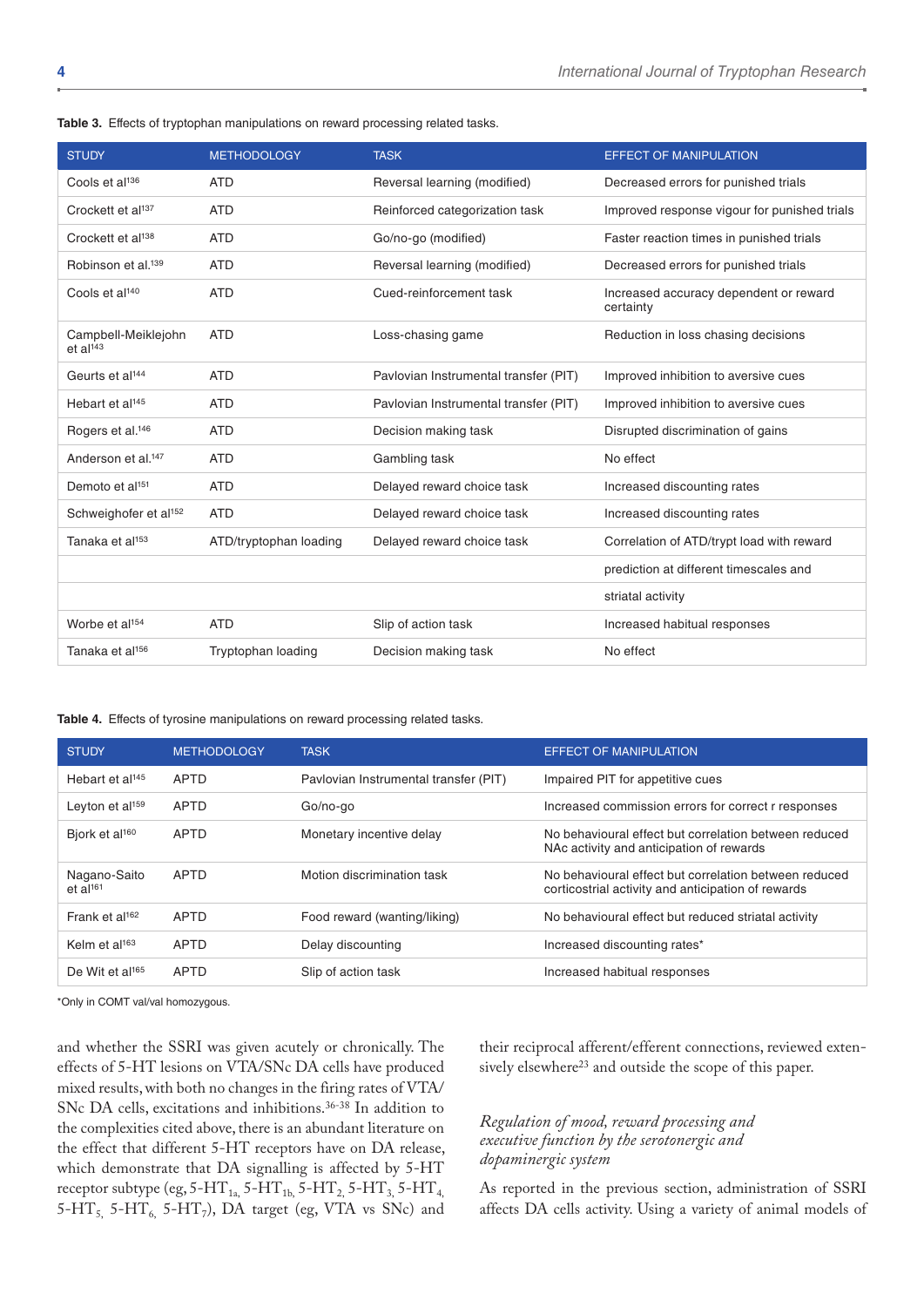depression, accumulating evidence points to a shared role of 5-HT and DA in the aetiology of this mood disorder. For example, in the chronic mild stress test which attempts to mimic the symptoms of anhedonia, administration of antidepressants that are selective for  $5-\text{HT}_{2c}$  receptors, ameliorated performance and resulted in increased DA release in the NAc.39,40 Critically, when D2/D3 receptors were blocked, the beneficial effects of  $5-HT_{2c}$  stimulation on anhedonia were nullified.41 In studies of monoamine transporter knockouts for both dopamine (DAT) and serotonin (SERT), impairments have been reported in measures of behavioural despair (ie, tail suspension test and forced swimming test) and anhedonia (ie, sucrose preference test).<sup>42,43</sup> Furthermore, the involvement of the mesolimbic DA pathway in regulating mood and depressive-like behaviour outside of interactions with 5-HT has been well documented in the context of the transcription factor CREB, the opioid receptor dynorphin, the protein BDNF, hypothalamic peptides and circadian genes, as extensively reviewed by Nestler and Carlezon.44

Given that many depressive symptoms as defined by the DMS-5 could be described as impairments in reward processing (ie, a lack of motivation to obtain rewards; inability to experience pleasure; deficits in reinforcement learning),<sup>45</sup> it is perhaps not surprising that both 5-HT and DA would regulate its function. Deficits in the ability to predict and anticipate a reward (a core aspect of reinforcement learning), as seen in depressed patients, have been ascribed to dysfunction within the mesolimbic DA pathway.46-51 Similarly, SSRI intake in healthy volunteers has been shown to diminish effort cost (ie, it increased motivation) which in turn mediated the ability to obtain more rewards.52 Importantly, this SSRI effect might have been driven by increasing DA activity in the ventral striatum, a brain region known to be involved in reward processing.<sup>53</sup>

In addition to the functional connection between mood disorders and reward processing as modulated by the serotonergic and dopaminergic systems, several lines of evidence suggest that those suffering from depression display impairments in cognition and, in particular, executive function. A meta-analysis by McDermott and Ebmeier,54 reported significant negative correlations between increased depressive symptom severity and decreased executive function performance, in domains that included cognitive flexibility, planning, set-shifting and working memory.

In healthy populations and based on animal studies, the serotonergic system has been implicated in the regulation of response inhibition and reversal learning (mostly through the orbitofrontal cortex), whilst the dopaminergic system in measures of cognitive flexibility which include set-shifting (via the medial prefrontal cortex).3

### **The acute tryptophan depletion procedure (cellular mechanisms)**

One of the first attempts to lower 5-HT in humans was performed using an inhibitor of TH (PCPA). The authors found that administration of PCPA induced relapse in depression in

patients who had reported improvements in depression severity following antidepressant treatment (by a MAO inhibitor and a tricyclic compound),55 suggesting that PCPA may have counteracted the increasing 5-HT function of the antidepressants.<sup>56</sup> At around the same time, a version of the current ATD procedure (in humans) was initially tested in rats. In this investigation, the animals consumed a diet that was deficient in tryptophan. This manipulation resulted in lower plasma and brain tryptophan as well as serotonin and 5-hydroxyindoleacetic acid (found in the cerebrospinal fluid [CSF] and a marker of brain serotonin synthesis).<sup>57</sup> Further investigations revealed that tryptophan depletion was dependent on protein synthesis, since administration of a protein synthesis inhibitor could block the fall in tryptophan depletion levels by the ATD procedure.58,59 In humans, the first demonstration that tryptophan levels could be lowered was shown by the Concu group,<sup>60</sup> who gave participants a tryptophan free mixture which resulted in reduced serum tryptophan and increased anxiety compared to a group who consumed a tryptophan balanced mixture. Several studies following the original Concu investigation have confirmed that the ATD procedure lowers serotonin synthesis in the brain,<sup>61</sup> and additionally, the rate of 5-hydroxyindoleacetic acid in the CSF.62-66

What remains to be established, at the very least in humans, is whether the ATD procedure results in reductions in 5-HT release (in rats using microdialysis these reductions were dependent upon the coadministration of 5-HT reuptake inhibitors).67 It is not clear, for example, whether decreases in 5-HT synthesis would correspond to linear decreases in 5-HT firing and/or release. One factor that is unrelated to 5-HT synthesis in the regulation of 5-HT firing is behavioural arousal and/or motor activity.68 It is also likely that the degree of 5-HT release/firing altered by the ATD procedure would vary by brain location.56,61 Unrelated to 5-HT release, the ATD procedure may result in effects that are not directly related to 5-HT, including changes in BDNF, $69$  amino acid balance, $70$  melatonin,71 and nitric oxide synthase.72,73

### **The acute phenylalanine and tyrosine depletion procedure (cellular mechanisms)**

It was again the Biggio group in 1976 who were the first to attempt to lower DA in animals in what we now describe as the APTD procedure. Using an amino acid mixture lacking tyrosine and phenylalanine, they demonstrated in rats that tyrosine in serum and in the brain (basal ganglia specifically) could be lowered by 73% 2 hours post ingestion.74 The exclusion of phenylalanine is required as this amino acid can be converted to tyrosine or tyrosine hydroxylase.75 M and J Fernstrom replicated Biggio's findings two decades later.<sup>76</sup> The authors demonstrated that serum tyrosine and hypothalamic tyrosine levels could decrease significantly for 60 to 180minutes due to the APTD. A year later, it was Sheehan and colleagues to confirm in humans that tyrosine plasma levels could be lowered by up to 50% over a 5-hour period by the APTD.77 As for the ATD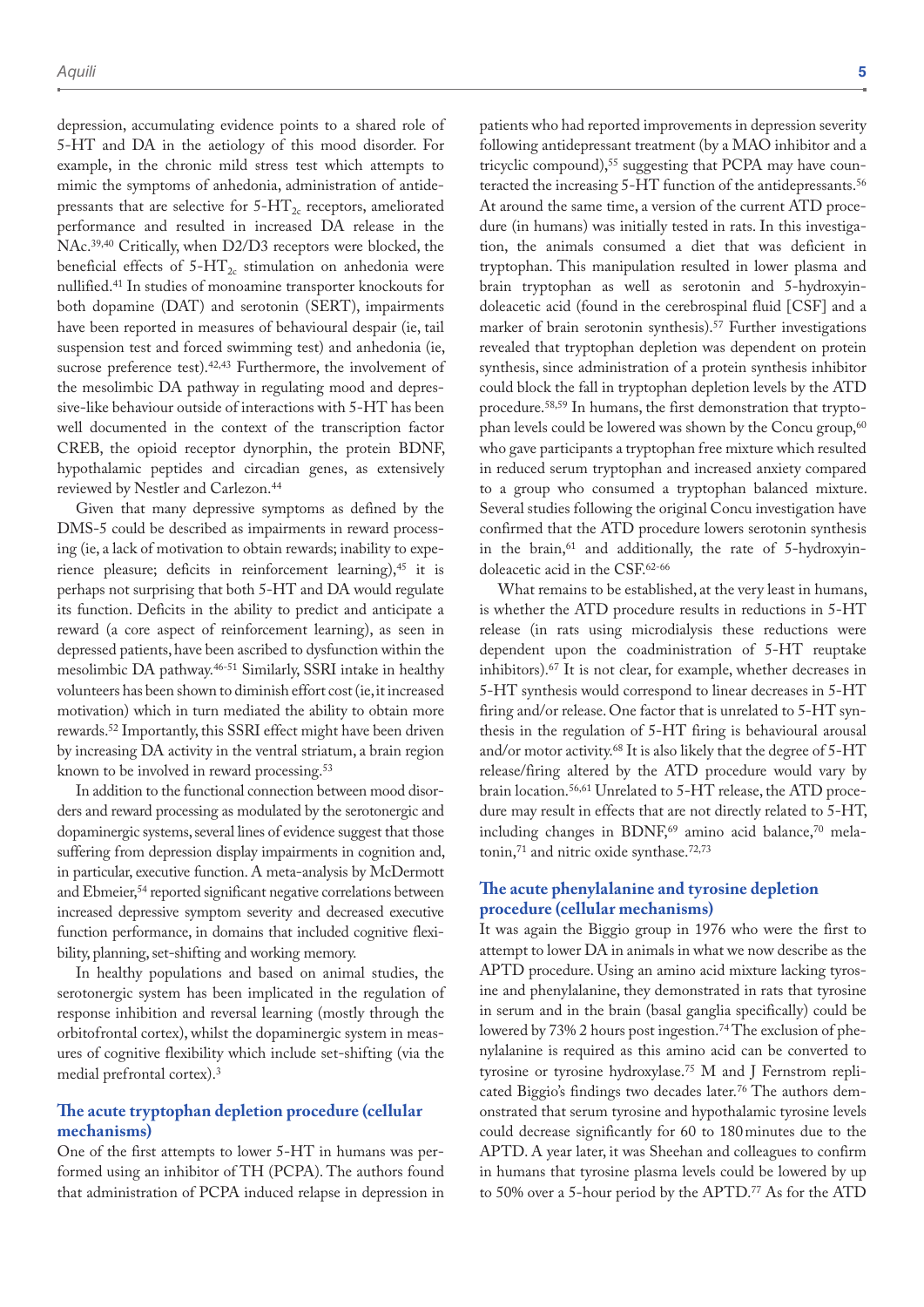procedure, there is lack of evidence in humans that the APTD can result in reductions in DA release. Using microdialysis in rats, however, McTavish and colleagues showed that the APTD decreased extracellular DA release in the striatum when amphetamine was co-administered.78 Interestingly, DA release did not change under basal conditions (ie, when comparing APTD to control), in a manner that resembles the 5-HT release by the 5-HT reuptake inhibitors, $67$  suggesting that there are specific concentration thresholds of DA and 5-HT that are necessary in order to see declines in extracellular release of these neurotransmitters under APTD and ATD. The McTavish study was also particularly important as it revealed that noradrenergic release was not affected by the APTDamphetamine combination, indicating that the APTD preferentially affects DA neurons despite tyrosine and phenylalanine acting as molecular precursors to DA, noradrenaline and adrenaline.

### **The role of tryptophan in executive functions**

#### *ATD studies*

The bulk of the evidence regarding the role of tryptophan in executive functions has been revealed by ATD studies. The three main cognitive domains that have been investigated are response inhibition, selective attention/cognitive interference and reversal learning. As one might expect, not all studies have administered the same cognitive task to assess a particular cognitive domain. In response inhibition studies, for example, the tests used include the Go/Nogo task, the Stop Signal task, the Continuous Performance Test, the 5-choice serial reaction time task, the Simon task, the loss avoidance in a decisionmaking task. Although one can assume a degree of similarity in the way all of these tasks are encoded by fronto-striatal neural circuitry,79 it is plausible that there might be subtle differences in neural activation (not precisely captured by functional neuroimaging studies) as a result of these tasks which may account for diverging outcomes. Most of the studies reviewed here only reported behavioural effects, however there were a handful of examples in which both neuroimaging and behavioural data was gathered, which are going to help us define the neuronal networks involved.

In a study assessing response inhibition using the Go/Nogo task, the authors found that the ATD had no impact on brain activity in relation to response inhibition, however, the ATD did reduce dorsolateral prefrontal cortex activity during performance monitoring.80 In the Go/Nogo task, response inhibition is measured as the percentage of correct responses during Go and Nogo trials. Performance monitoring, on the other hand, is assessed by measuring the reaction times on a correct response following an error, a well-known form of post-error slowing, <sup>81</sup> which can also be measured by administering a reversal learning task. In contrast to the above findings, Rubia and colleagues, also using the Go/Nogo task, did report a neural effect of the ATD during response inhibition with reduced right orbitoinferior (OFC) prefrontal and increased superior and medial temporal cortices activation.82 Evers and colleagues speculated that the reasons for the contrasting findings may relate to task difficulty of the Go/Nogo task, performance feedback

provided during the task and gender differences between their study and that of Rubia et al. Behaviourally, both reports did not find an effect of the ATD on response inhibition and performance monitoring. This is collaborated by an additional report in which no behavioural effect was found, however, during the Nogo (punishment) trials healthy female volunteers had reduced medial OFC and anterior cingulate cortex (ACC) activation compared to controls.83 In contrast to these findings, a body-weight adjusted ATD experiment found improvements in accuracy and reaction times in the same task by reductions in tryptophan levels,<sup>84</sup> and opposite findings have been reported in another.85 Overall, it would seem that whilst several of these prefrontal regions process stimuli that relate to the Go/Nogo task, their activation is not causally related to performance. Moreover, the behavioural evidence is mixed with a combination of null findings, improvements and impairments following ATD administration.

Behaviourally, two studies (by the same research group) that adopted the Continuous Performance Test to measure response inhibition have both found that the ATD impaired performance86,87: a similar impairment was reported when the 5-choice serial reaction time task was adopted.<sup>88</sup> In contrast, two studies that assessed response inhibition using the Stop Signal task found either no effect of the ATD on performance,<sup>89</sup> or even an improvement on the stop reaction time by the ATD.<sup>90</sup> These data again indicate that different cognitive tasks measuring response inhibition (underpinned by similar but not identical neurobiological mechanisms) likely contribute to the relative heterogeneity of the findings.

Using a modified version of the Continuous performance task, Dougherty and colleagues, showed that those in the ATD conditions had significantly impaired performance compared to baseline (ie, prior to ATD) and to those in the tryptophan loading group<sup>91</sup>. This finding was also replicated in a follow up study both in reference to baseline and to placebo.<sup>92</sup> In a third study by the same group, the authors investigated the interaction between alcohol consumption and ATD and found that the ATD combined with alcohol did not increase/decrease response inhibition.<sup>93</sup>

In a separate study measuring 'Reflection Impulsivity', that is, making decisions before having gathered enough information, the Trevor Robbins' lab showed that the ATD did not affect reflection impulsivity, but rather it promoted avoidance of small, immediate (reward) losses,<sup>94</sup> and hence appeared to have a more specific role in aversive processing.

In a study assessing set-shifting (Wisconsin Card Sorting test), ATD administration had no impact on performance.<sup>95</sup> The same research group replicated these findings in a separate investigation, including no effect of the ATD on planning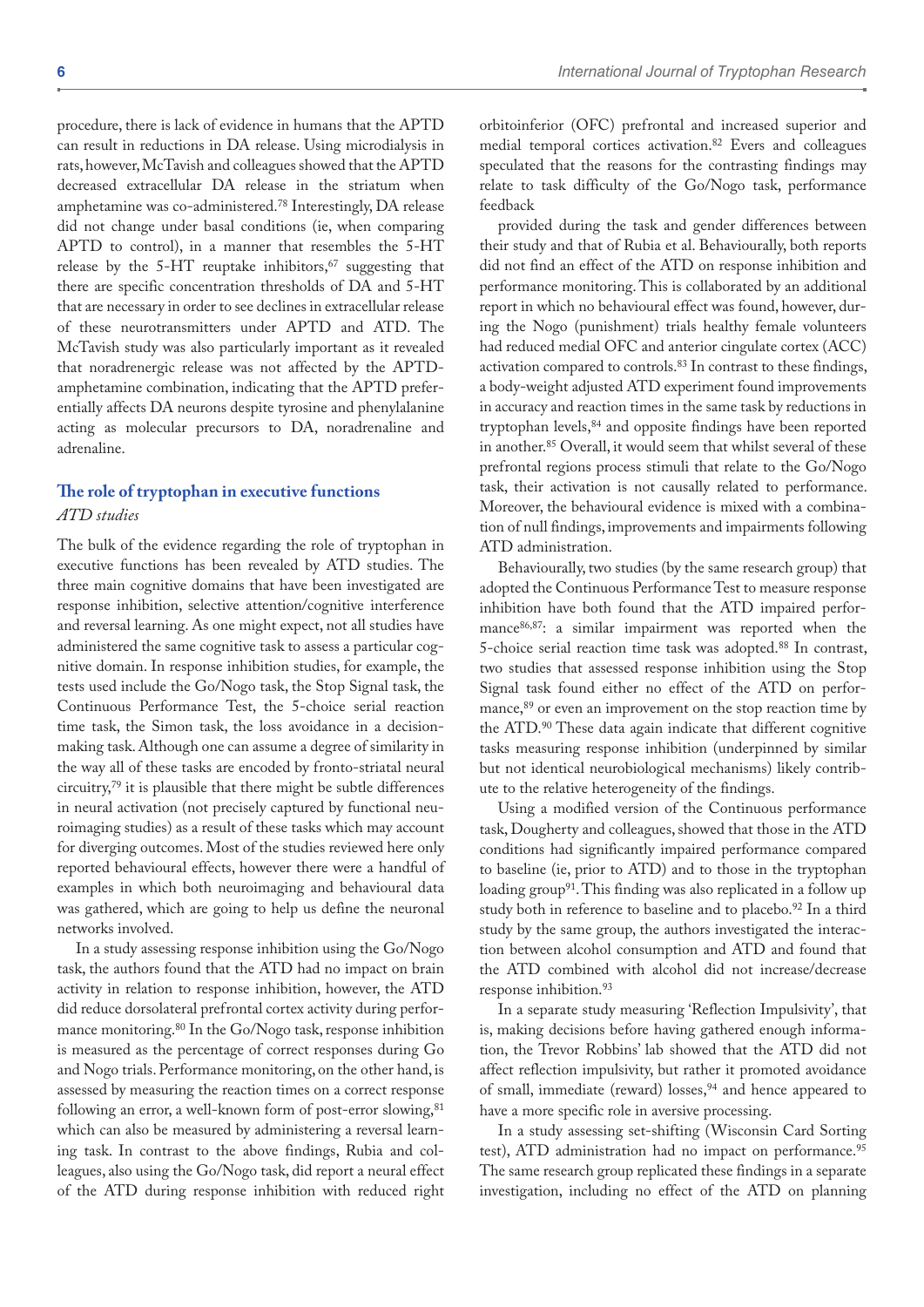abilities (as measured by the Tower of London test).96,97 This is interesting given that set-shifting is a subset of cognitive flexibility and suggests a possible separation of tryptophan effects on different measures of cognitive flexibility. Nevertheless, a separate research group demonstrated that the ATD can negatively impact planning abilities in the Tower of London test but only in those familiar with the task, suggesting a specific detrimental effect on performance retrieval rather than acquisition learning.<sup>98</sup>

The ATD has also been reported to negatively impact reversal learning,<sup>97</sup> but a later study failed to replicate the reversal learning impairment.99 The effect of tryptophan on *probabilistic* reversal learning (PRL), a form of reversal learning which can assess negative feedback sensitivity (a measure of switching behaviour during the task when misleading feedback has been provided) has also been tested in three additional studies. None of these studies reported a significant effect of ATD on PRL performance.100-102

Using the Stroop test, three investigations reported improvements in selective attention following ATD administration,100,103,104 with the ATD increasing the BOLD signal in the anterior cingulate cortex (ACC) and precuneus. A fourth study did not find a behavioural effect but did report increased activation in the ACC and PFC.105

Taken together, the evidence reviewed suggests a potential role for tryptophan and the prefrontal cortex (PFC) (as a whole) in modulating *some forms* of response inhibition, which is in line with studies that have identified serotonin, more generally, and the prefrontal cortex in the regulation of response inhibition. Furthermore, tryptophan seems to modulate cognitive interference/selective attention but not reversal learning.

#### *Tryptophan loading studies*

There has been a real scarcity of tryptophan loading studies assessing executive function in *healthy* (several more studies have been published in clinical samples) participants. To the best of the author's knowledge, this was a study by Morgan and colleagues who administered tryptophan and found decreased activations in prefrontal regions with no behavioural effect on a cognitively demanding Stroop task.106 The second study was a recent investigation by our research group in which we reported an increase in negative feedback sensitivity but no change in reversal learning as a result of tryptophan loading (compared to a placebo group).

#### *TPH1 and TPH2 studies*

Studies for TPH1 and THP2 genes have been grouped together with the caveat that TPH1 and TPH2 are differentially expressed in the brain,<sup>107</sup> and therefore careful interpretation of the data needs to be applied.

In a study using the Go/Nogo task, the authors tested the hypothesis that single nucleotide polymorphisms in the *TPH1* gene, would affect brain activation and performance on the task. The authors found no behavioural evidence for this but did show that those with the 'risk' allele for TPH1 had reduced medial prefrontal cortex activity during response inhibition.108 Importantly, the 'risk' allele for TPH1 has been linked to lower serotonin turnover.<sup>109</sup> A different research group, instead, looked at the effect of single nucleotide polymorphisms in the *TPH2* gene on the 5-choice serial reaction time task and brain activity. Here, the authors found that the risk allele (T/T homozygous on the 703 polymorphism) resulted in a greater number of premature responses (a form of inhibitory control and/or 'waiting impulsivity') which was related to diminished ventromedial prefrontal cortex activity.110 Deficits in response inhibition and impulse control have also been reported on the same  $T/T$  genotype of  $TPH2$  by 3 separate research groups,  $^{111-113}$ despite a contradictory finding by a fourth in which however the T/T and G/T genotypes were grouped together and compared to the G/G.114 Using EEG recordings, Enge et al were able to reveal some of the putative mechanisms by which response inhibition performance is superior in the G-allele versus T-allele homozygotes in that those with the G-allele displayed increased event-related gamma-band activity during the task.115 Critically, gamma-band activity has been reported to modulate top-down attentional selection by amplifying relevant sensory inputs and inhibiting attention to irrelevant ones, 116,117 hence facilitating response selection.

### **The role of tyrosine in executive functions**

### *Tyrosine depletion studies*

The first use of the APTD procedure to understand the impact of reductions in putative dopaminergic synthesis on executive function in healthy volunteer was a study conducted by McLean et al. Using a parallel group design (crossover repeated measures can be problematic with the APTD due to the unpalatability of the amino acid drinks and the potential for a high withdrawal rate between repeated sessions), the APTD did not affect measures of planning, decision making and set-shifting compared to the balanced (control) group.118 These findings were largely replicated by Lythe and colleagues (this time using a crossover repeated measure design) as neither set-shifting nor response inhibition nor impulsivity were significantly affected by the APTD.119 Response inhibition was negatively affected by the APTD as reported in a later study,<sup>120</sup> however, it is worth noting that the statistical analyses contained multiple comparisons (ie, a total of 14 measures for the response inhibition task were taken) which did not appear to control for false discovery rate such as by the application of the Benjamini-Hochberg adjustment, as recommended elsewhere.121 Response inhibition as measured by the Simon task was unaffected by the APTD in two additional studies,<sup>122,123</sup> nevertheless, changes in the N-40 component (an event related potential which has been proposed to represent response selection)<sup>124</sup> by the APTD were noted but these neurophysiological changes were unrelated to behavioural performance. In a recent study by our research group, we reported a negative effect of the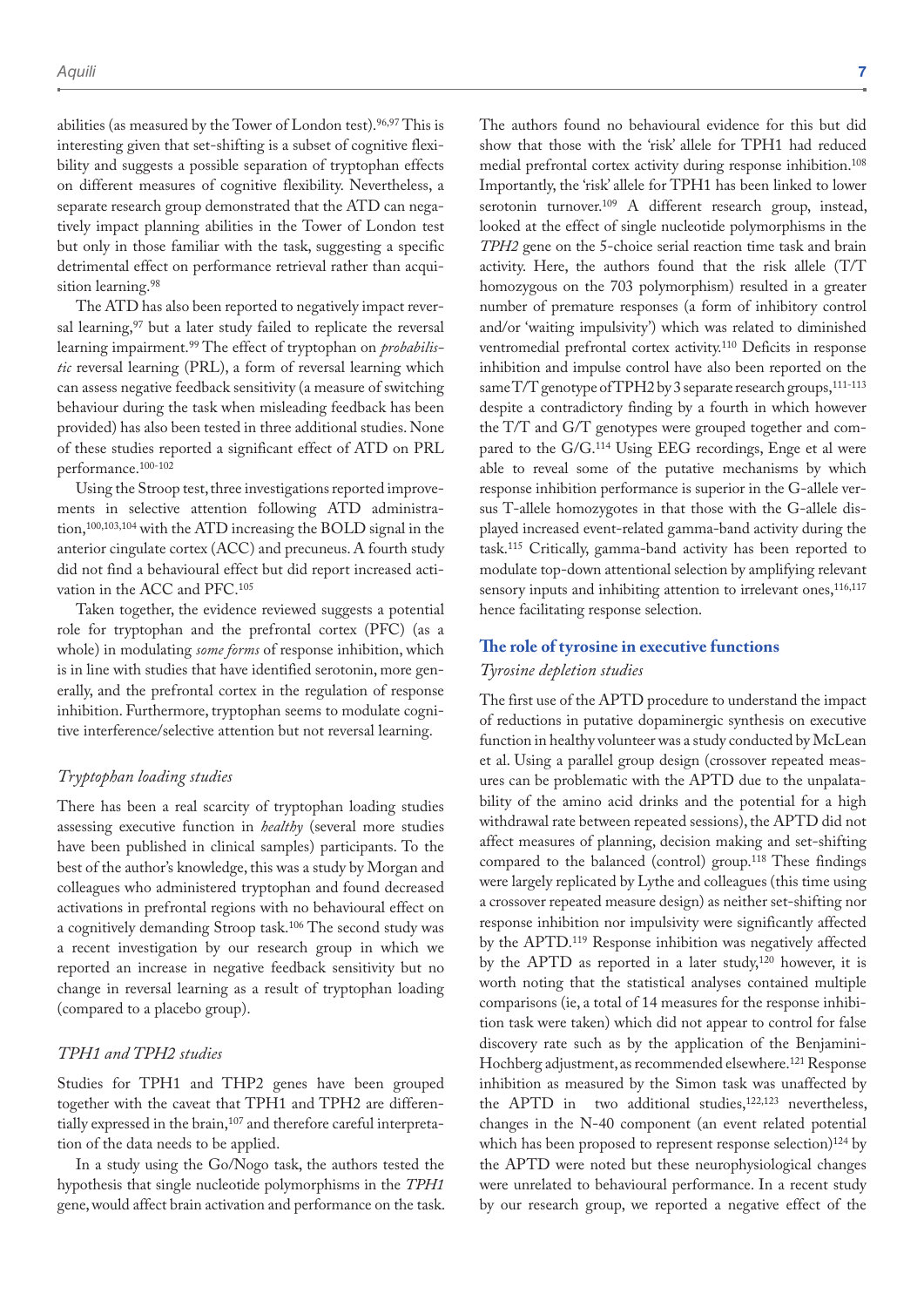APTD on task-switching using the Wisconsin Card Sorting Task, an effect which could be 'rescued' by anodal (ie, excitatory) transcranial direct current stimulation (tDCS) of the dorsolateral prefrontal cortex,125 highlighting a potential neuronal network which may underpin APTD effects on task-switching. On the contrary, Robinson and colleagues demonstrated that the APTD had a beneficial effect on reversal learning in healthy female participants but not in males.126 This improvement in females was driven by increased sensitivity in punishment processing following an error during reversal trials. These results parallel some of the findings reported in the ATD literature.

#### *Tyrosine loading studies*

In contrast to the APTD studies where the overall pattern of results would suggest that being tyrosine depleted does not affect executive function (but see),<sup>124</sup> tyrosine loading studies have been characterized by more consistent results. A plausible explanation for this difference may lie in the degree to which the APTD suppresses DA availability in contrast to the increases in DA availability by tyrosine loading. That is, both theoretical and experimental evidence support the view of an inverted-U shaped function between DA and cognitive function, whereby too low or too high levels of DA may lead to detrimental performance, with an optimal level occurring somewhere in the middle and providing the most (cognitive/ behavioural) benefits.127 Whilst APTD studies have used largely similar amino acids concentrations, the same cannot be said for tyrosine loading studies where dosages have varied from as little as  $500 \,\mathrm{mg}$  to  $12 \,\mathrm{g}$ .<sup>128</sup> Therefore, it is possible that the 50% reductions in plasma tyrosine levels by the APTD as reported by Sheehan and colleagues,<sup>77</sup> may not always be sufficient to create a dip in DA availability that is on the leftbottom side of the inverted-U curve. On the contrary, the combination of more varied dosages in tyrosine loading studies and the fact that tyrosine conversion to dopamine is limited by the competition from other endogenous amino acids and by the TH enzyme, means that even when higher dosages of tyrosine have been administered, these are unlikely to result in DA availability that is on the right-bottom side of the inverted-U curve.128

Two studies by the Colzato group demonstrated an improvement in two separate measures of response inhibition by tyrosine supplementation when compared to a placebo group.129,130 Similar results were obtained when measuring task switching.131 Interestingly, our research group found that when task switching was measured under cognitively demanding conditions (ie, after having completed a digit spat memory task), tyrosine was unable to enhance performance.132 Previous studies have demonstrated that under stressful, demanding situations, catecholamine activity is increased, depleting neurotransmitter levels.133 In line with the inverted-U shaped

hypothesis of DA function and cognitive performance, we speculated that tyrosine supplementation in our study was insufficient to replenish catecholamine levels to improve taskswitching above baseline. This view is reinforced by an additional study in which tyrosine supplementation was beneficial to response inhibition performance only in those who were T/T homozygotes in the DA D2 receptor gene and hence with lower baseline striatal DA levels,<sup>134</sup> compared to C/C homozygotes with higher striatal DA levels. Finally, our tDCS findings in relation to anodal stimulation of the dlPFC, the APTD and cognitive flexibility (task-switching),<sup>124</sup> were replicated in another study where tyrosine administration improved cognitive flexibility (over placebo), but this effect could be 'nullified' by cathodal (inhibitory) stimulation of the dlPFC.135

## **The role of tryptophan in reward processing** *ATD studies*

As discussed in a previous section accumulating evidence suggests that deficits in the regulation of mood (eg, depression) may be related to impairments in executive function, and reward processing. The latter will be discussed in this section with reference to ATD studies.

In a series of studies by the Cools and Robbins group using both instrumental and Pavlovian tasks that allowed to separate reward processing from punishment, the authors reported that the ATD facilitated prediction for punishment but not for reward.136-140 Neuroanatomically, neural responses to negative outcomes (eg, losses) by the ATD have been reported in the dorsomedial prefrontal cortex and amygdala.141 The findings by the Cools and Robbins group have been confirmed by a number of investigations, whereby the ATD worsened performance for goal-directed behaviour under reinforcement but improved it for goal-directed punishment (ie, the avoidance of loss),<sup>142,143</sup> and by studies on Pavlovian-instrumental transfer (PIT) looking at appetitive and aversive outcomes.144,145 However, an investigation by Rogers and colleagues only reported an impairment for reward but no improvement for punishment prediction,<sup>146</sup> similar to reports in either probability discounting,147 counterfactual learning,148 and a risk-seeking task.149 Additionally, in a decision making task, the ATD reduced vmPFC activity in relation to reward outcome but not to punishment avoidance.150

In support of the idea that tryptophan is not only important for punishment prediction but also reward representation, a series of pivotal studies by the Doya group demonstrated that the ATD affects reward discounting. More specifically, Doya and colleagues found that tryptophan depletion led to a preference for small, immediate rewards over larger delayed rewards.151-153 Moreover, in a separate ATD/loading study, Doya and colleagues demonstrated that whilst low tryptophan levels (induced by the ATD) correlated with encoding of reward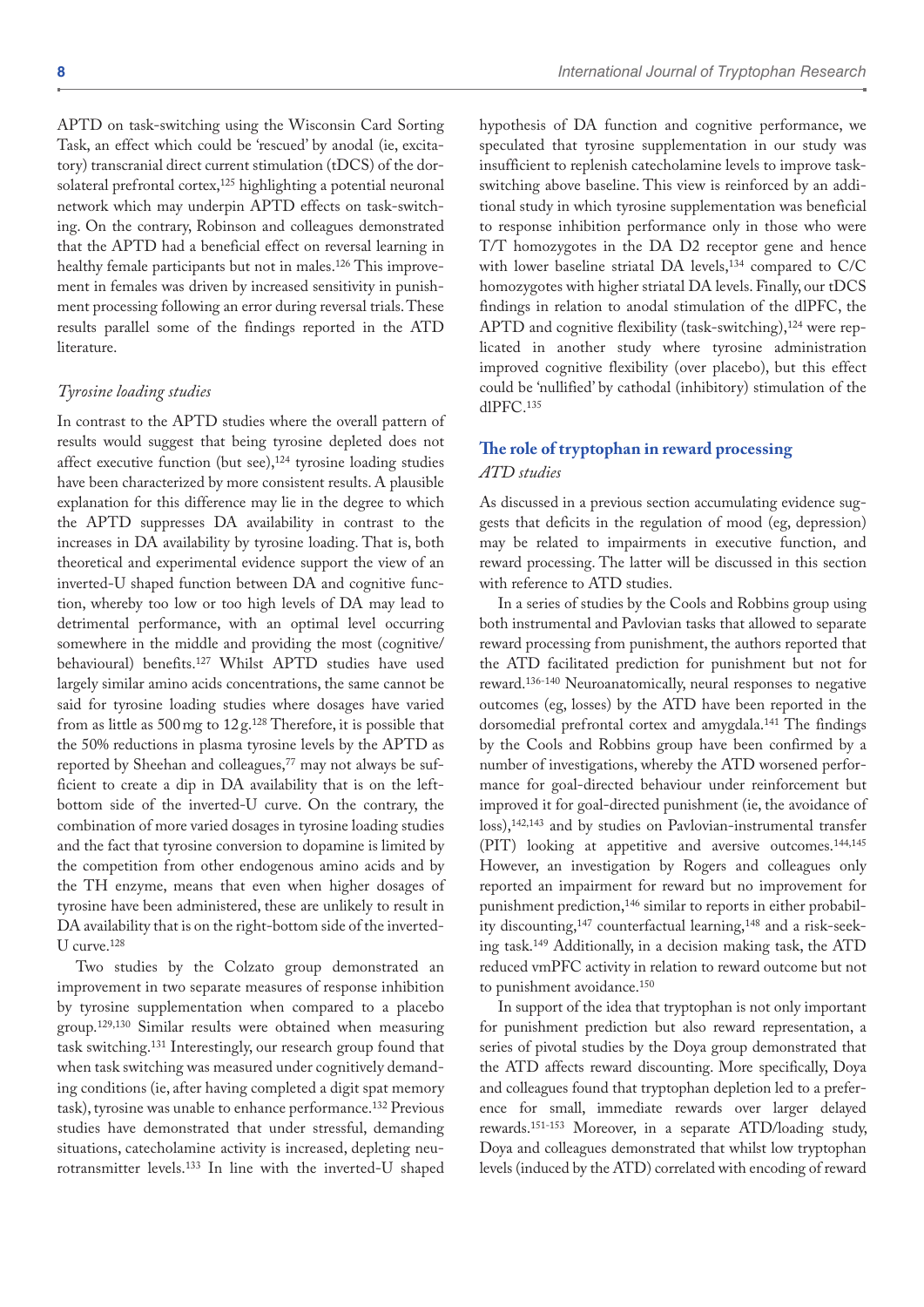prediction errors at short timescales, higher levels of tryptophan (induced by tryptophan loading) were correlated with prediction errors at longer timescales.153 These results complement the extensive literature on the role of DA in reward prediction error (ie, the difference between expected and obtained reward) and add the dimension of timing to the way in which rewards are encoded. Finally, Worbe and colleagues showed that the ATD produced a shift from goal-directed behaviour to habitual like responses,<sup>154</sup> a finding that resembles manipulations of the dopaminergic system in the striatum.155

#### *Tryptophan loading studies*

As for the scarcity of studies reported using tryptophan loading in the context of executive function in healthy populations (see section 5b), a similar pattern emerged for reward processing. Again, to the best of the author's knowledge, only two publications could be found both by the Doya group. In the first study, tryptophan loading was correlated with prediction errors at longer timescales.153 In the second, tryptophan loading neither affected learning from delayed punishments or delayed rewards.156

#### *TPH1 and TPH2 studies*

There were no studies that isolated the effects of either TPH1 or TPH2 polymorphisms in healthy volunteers and tested these in experimental cognitive tasks that measure reward processing. In two cases, a composite measure of the 5-HTTLPR (S allele( and TPH2-703 (G allele) genes was related to diminished altruistic punishment (ie, 'impulsive response to perceived provocation resulting from uncooperative behaviour'),157 whereas in a second study, the combination of polymorphisms from the candidate genes TPH2, HRTR2A and HRTR1A was related to differences in reward sensitivity.158

### **The role of tyrosine in reward processing**

#### *Tyrosine depletion studies*

In line with extensive evidence from animal studies of the role of DA in reward processing, several APTD investigations in healthy volunteers have replicated these findings. For example, in a study by Hebart and Glasher,<sup>145</sup> the APTD selectively impaired PIT for appetitive cues, consistent with the established role of dopamine in reward prediction. The APTD has also been reported to affect incentive salience and motivation for reinforcement which again mirrors the animal literature. Leyton and colleagues found that the APTD reduced the ability to respond to stimuli that predicted reward, and that co-administration of L-Dopa (a DA agonist) could prevent this impairment.159 Moreover, Bjork et al using fMRI were able to pinpoint the neuronal signal that was responsible for reduced processing of appetitive cues. NAc activity was reduced following APTD administration when participants were viewing cues that

anticipated high rewards.160 A similar finding was reported by Nagano-Saito et al at a neuronal network, although the APTD did not affect behavioural performance.161 These neuroimaging results were consistent in a third study by Frank and colleagues,<sup>162</sup> who furthermore tested whether body mass index (BMI) may mediate this response, given that reward sensitivity and DA alterations are associated with obesity. The authors did not find a mediation effect of BMI on reward processing, suggesting that other factors in obesity may be at play in determining rewardrelated responses. Kelm and Bottinger, on the other hand, reported a genetic  $\times$  APTD interaction in reward processing. More specifically, the authors found<sup>163</sup> that those homozygous for the val/val allele of the COMT genotype (encoding an enzyme that degrades extracellular DA particularly in the prefrontal cortex), and that were administered the APTD displayed increased impulsive choice for immediate rewards. Val/val individuals are known to have the lowest level of DA activity164 (compared to val/met and met/met), and these findings therefore demonstrate that the combination of reduced DA synthesis by the APTD coupled with lower baseline levels of DA activity in the val/val COMT genotype negatively impacted performance as previously suggested by the theory of an inverted-U shaped function with respect to DA and cognition.

Finally, de Wit and colleagues replicated the findings of Worbe et al for the ATD, in that the APTD also produced a similar shift from goal-directed to habitual like responses in a reinforcement task.165

#### *Tyrosine loading studies*

No studies assessing the impact of tyrosine loading on reward processing tasks in healthy volunteers could be found.

### **Conclusion and future research**

Accumulating evidence over the past three decades has identified the serotonergic precursor tryptophan and the dopaminergic precursor tyrosine as involved in the regulation of executive function and reward processing.

The key take home point of this review is that the functional interactions that occur at the cellular and neuronal network level between the 5-HT and DA system contribute to a shared role of tryptophan and tyrosine in various subcomponents of both executive and reward processing, despite some clear differentiation. For both tryptophan and tyrosine related studies, there remains a substantial research gap which would need to address how the ATD/tryptophan loading and the APTD/tyrosine loading procedures affect 5-HT and DA release in the human brain. Nevertheless, neuroimaging (mostly in the form of fMRI), genetic, and non-invasive brain stimulation investigations have started to pave the way for a more comprehensive understanding of the mechanisms by which tryptophan and tyrosine affect executive function and reward processing.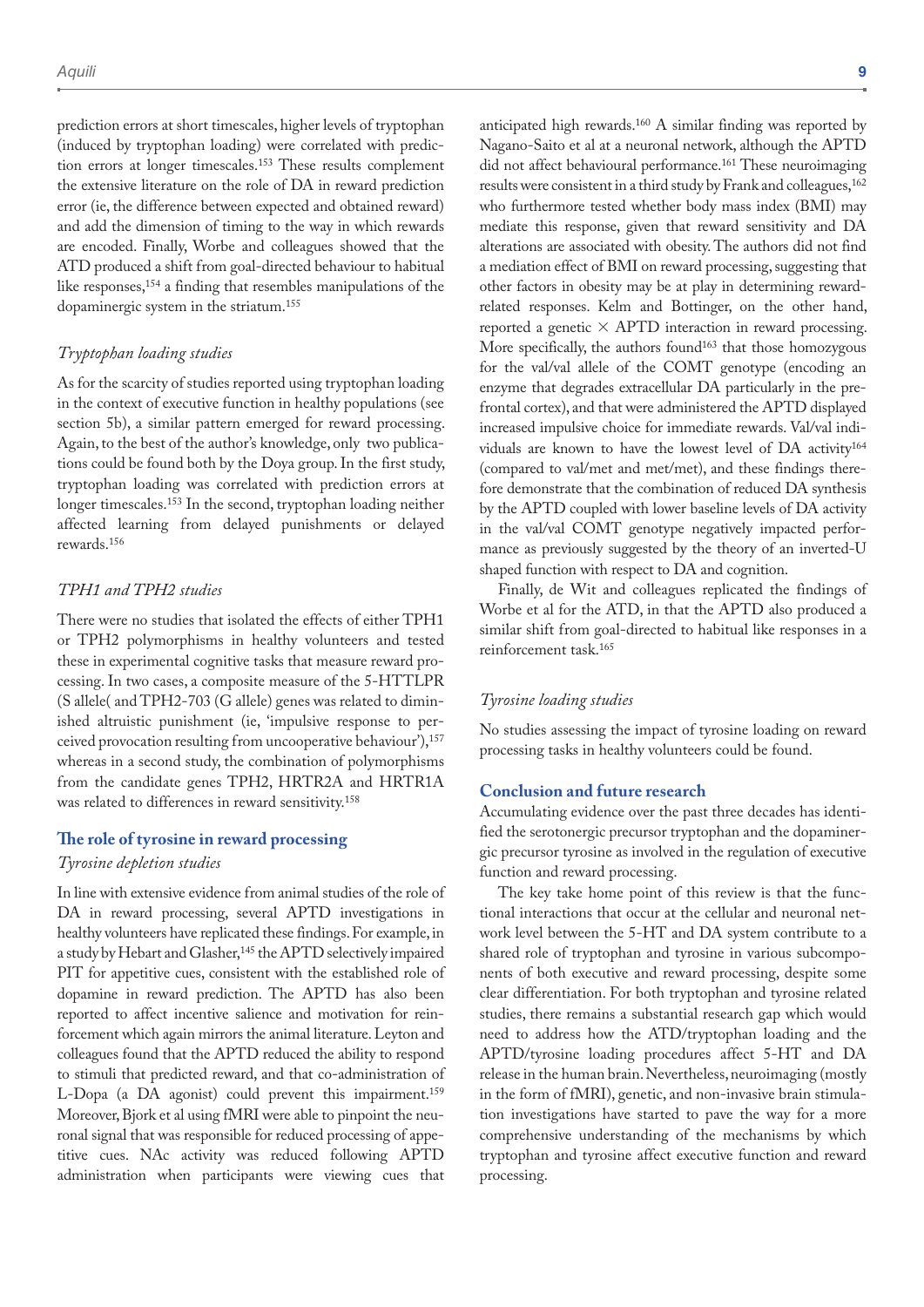### **ORCID iD**

Luca Aquili D <https://orcid.org/0000-0003-4930-1536>

#### **References**

- 1. Cowen PJ, Browning M. What has serotonin to do with depression? *World Psychiatry* 2015;14:158-160.
- 2. Baba S, Murai T, Nakako T, et al. The serotonin 5-HT1A receptor agonist tandospirone improves executive function in common marmosets. *Behav Brain Res*. 2015;287:120-126.
- 3. Logue SF, Gould TJ. The neural and genetic basis of executive function: attention, cognitive flexibility, and response inhibition. *Pharmacol Biochem Behav*. 2014;123:45-54.
- 4. Madsen K, Erritzoe D, Mortensen EL, et al. Cognitive function is related to fronto-striatal serotonin transporter levels—a brain PET study in young healthy subjects. *Psychopharmacology*. 2011;213:573-581.
- 5. Pennanen L, van der Hart M, Yu L, Tecott LH. Impact of serotonin (5-HT)2C receptors on executive control processes. *Neuropsychopharmacology*. 2013;38: 957-967.
- 6. Pokorny T, Duerler P, Seifritz E, Vollenweider FX, Preller KH. LSD acutely impairs working memory, executive functions, and cognitive flexibility, but not risk-based decision-making. *Psychol Me*. 2019:1-10. doi:10.1017/ S0033291719002393.
- 7. Puig MV, Gulledge AT. Serotonin and prefrontal cortex function: neurons, networks, and circuits. *Mol Neurobiol*. 2011;44:449-464.
- 8. Skandali N, Rowe JB, Voon V, et al. Dissociable effects of acute SSRI (escitalopram) on executive, learning and emotional functions in healthy humans. *Neuropsychopharmacology*. 2018;43:2645-2651.
- 9. Dalley JW, Roiser JP. Dopamine, serotonin and impulsivity. *Neuroscience*. 2012;215:42-58.
- 10. Bailey MR, Williamson C, Mezias C, et al. The effects of pharmacological modulation of the serotonin 2C receptor on goal-directed behavior in mice. *Psychopharmacology*. 2016;233:615-624.
- 11. Balasubramani PP, Chakravarthy VS, Ravindran B, Moustafa AA. An extended reinforcement learning model of basal ganglia to understand the contributions of serotonin and dopamine in risk-based decision making, reward prediction, and punishment learning. *Front Comput Neurosci*. 2014;8:47.
- 12. Eskenazi D, Neumaier JF. Increased expression of the 5-HT6 receptor by viral mediated gene transfer into posterior but not anterior dorsomedial striatum interferes with acquisition of a discrete action–outcome task. *J Psychopharmacol*. 2011;25:944-951.
- 13. Eskenazi D, Neumaier JF. Increased expression of 5-HT6 receptors in dorsolateral striatum decreases habitual lever pressing, but does not affect learning acquisition of simple operant tasks in rats. *Eur J Neurosci*. 2011;34:343-351.
- 14. Iigaya K, Fonseca MS, Murakami M, Mainen ZF, Dayan P. An effect of serotonergic stimulation on learning rates for rewards apparent after long intertrial intervals. *Nat Commun*. 2018;9:2477.
- 15. Miyazaki K, Miyazaki KW, Doya K. Activation of dorsal raphe serotonin neurons underlies waiting for delayed rewards. *J Neurosci*. 2011;31:469-479.
- 16. Nakamura K. The role of the dorsal raphé nucleus in reward-seeking behavior. *Front Integr Neurosci*. 2013;7:60.
- 17. Aquili L. The causal role between phasic midbrain dopamine signals and learning. *Front Behav Neurosci*. 2014;8:139.
- 18. Furlong RA, Rubinsztein JS, Ho L, et al. Analysis and metaanalysis of two polymorphisms within the tyrosine hydroxylase gene in bipolar and unipolar affective disorders. *Am J Med Genet*. 1999;88:88-94.
- 19. Persson M-L, Wasserman D, Jönsson EG, et al. Search for the influence of the tyrosine hydroxylase (TCAT) n repeat polymorphism on personality traits. *Psychiatry Res*. 2000;95:1-8.
- 20. Thibaut F, Ribeyre J-M, Dourmap N, et al. Association of DNA polymorphism in the first intron of the tyrosine hydroxylase gene with disturbances of the catecholaminergic system in schizophrenia. *Schizophr Res*. 1997;23:259-264.
- 21. Dahmen N, Völp M, Singer P, Hiemke C, Szegedi A. Tyrosine hydroxylase Val-81-Met polymorphism associated with early-onset alcoholism. *Psychiatr Genet*. 2005;15:13-16.
- 22. Persson M-L, Wasserman D, Geijer T, Jönsson EG, Terenius L. Tyrosine hydroxylase allelic distribution in suicide attempters. *Psychiatry Res*. 1997; 72:73-80.
- 23. De Deurwaerdère P, Di Giovanni G. Serotonergic modulation of the activity of mesencephalic dopaminergic systems: Therapeutic implications. *Prog Neurobiol*. 2017;151:175-236.
- 24. Jacobs BL, Azmitia EC. Structure and function of the brain serotonin system. *Physiol Rev*. 1992;72:165-229.
- 25. Hale MW, Lowry CA. Functional topography of midbrain and pontine serotonergic systems: implications for synaptic regulation of serotonergic circuits.

*Psychopharmacology*. 2011;213:243-264.

- 26. Hioki H, Nakamura H, Ma Y-F, et al. Vesicular glutamate transporter 3-expressing nonserotonergic projection neurons constitute a subregion in the rat midbrain raphe nuclei. *J Comp Neurol*. 2010;518:668-686.
- 27. Aghajanian G, Bunney B. Dopaminergic and non-dopaminergic neurons of the substantia nigra: differential responses to putative transmitters. *Neuropsychopharmacology*. 1975;359:444-452.
- 28. Dray A, Gonye TJ, Oakley NR, Tanner T. Evidence for the existence of a raphe projection to the substantia nigra in rat. *Brain Res*. 1976;113:45-57.
- 29. Gervais J, Rouillard C. Dorsal raphe stimulation differentially modulates dopaminergic neurons in the ventral tegmental area and substantia nigra. *Synapse*. 2000;35:281-291.
- 30. Kelland MD, Freeman A, Chiodo L. Serotonergic afferent regulation of the basic physiology and pharmacological responsiveness of nigrostriatal dopamine neurons. *J Pharmacol Exp Ther*. 1990;253:803-811.
- 31. Kelland MD, Freeman AS, Rubin J, Chiodo LA. Ascending afferent regulation of rat midbrain dopamine neurons. *Brain Res Bull*. 1993;31:539-546.
- 32. Wang H, Cachope R, Cheer J, Morales M. Dorsal raphe excitatory drive on VTA dopamine neurons. Paper presented at: Soc Neurosci Abstr2012.
- 33. Pessia M, Jiang Z-G, Alan North R, Johnson SW. Actions of 5-hydroxytryptamine on ventral tegmental area neurons of the rat in vitro. *Brain Res*. 1994;654:324-330.
- 34. Di Mascio M, Esposito E. The degree of inhibition of dopaminergic neurons in the ventral tegmental area induced by selective serotonin reuptake inhibitors is a function of the density-power-spectrum of the interspike interval. *Neuroscience*. 1997;79:957-961.
- 35. Di Matteo V, Di Giovanni G, Di Mascio M, Esposito E. Selective blockade of serotonin2C/2B receptors enhances dopamine release in the rat nucleus accumbens. *Neuropharmacology*. 1998;37:265-272.
- 36. Guiard BP, El Mansari M, Merali Z, Blier P. Functional interactions between dopamine, serotonin and norepinephrine neurons: an in-vivo electrophysiological study in rats with monoaminergic lesions. *Int J Neuropsychopharmacol*. 2008;11:625-639.
- 37. Minabe Y, Emori K, Ashby Jr CR. The depletion of brain serotonin levels by para-chlorophenylalanine administration significantly alters the activity of midbrain dopamine cells in rats: An extracellular single cell recording study. *Synapse*. 1996;22:46-53.
- 38. Prisco S, Esposito E. Differential effects of acute and chronic fluoxetine administration on the spontaneous activity of dopaminergic neurones in the ventral tegmental area. *Br J Pharmacol*. 1995;116:1923-1931.
- 39. Di Matteo V, Di Mascio M, Di Giovanni G, Esposito E. Acute administration of amitriptyline and mianserin increases dopamine release in the rat nucleus accumbens: possible involvement of serotonin(2C) receptors. *Psychopharmacology*. 2000;150:45-51.
- 40. Moreau JL, Bourson A, Jenck F, Martin JR, Mortas P. Curative effects of the atypical antidepressant mianserin in the chronic mild stress-induced anhedonia model of depression. *J Psychiatry Neurosci*. 1994;19:51-56.
- 41. Willner P. Animal models of depression: validity and applications. *Adv biochem psychopharmacol*. 1995;49:19-41.
- 42. Perona MT, Waters S, Hall FS, et al. Animal models of depression in dopamine, serotonin and norepinephrine transporter knockout mice: prominent effects of dopamine transporter deletions. *Behav pharmacol*. 2008;19:566.
- 43. Wellman C, Izquierdo A, Garrett J, et al. Impaired stress-coping and fear extinction and abnormal corticolimbic morphology in serotonin transporter knock-out mice. *J Neurosci*. 2007;27:684-691.
- 44. Nestler EJ, Carlezon WA. The Mesolimbic Dopamine Reward Circuit in Depression. *Biol Psychiatry*. 2006;59:1151-1159.
- 45. Cléry-Melin M-L, Jollant F, Gorwood P. Reward systems and cognitions in Major Depressive Disorder. *CNS Spectr*. 2019;24:64-77.
- 46. Admon R, Kaiser RH, Dillon DG, et al. Dopaminergic enhancement of striatal response to reward in major depression. *Am J Psychiatry*. 2017;174:378-386.
- 47. Delgado MR. Reward-related responses in the human striatum. *Ann N Y Acad Sci*. 2007;1104:70-88.
- 48. Der-Avakian A, Markou A. The neurobiology of anhedonia and other rewardrelated deficits. *Trends neurosci*. 2012;35:68-77.
- 49. Knutson B, Bhanji JP, Cooney RE, Atlas LY, Gotlib IH. Neural responses to monetary incentives in major depression. *Biol Psychiatry*. 2008;63:686-692.
- 50. Ubl B, Kuehner C, Kirsch P, Ruttorf M, Diener C, Flor H. Altered neural reward and loss processing and prediction error signalling in depression. *Soc Cogn Affect Neurosci*. 2015;10:1102-1112.
- 51. Kumar P, Waiter G, Ahearn T, Milders M, Reid I, Steele JD. Abnormal temporal difference reward-learning signals in major depression. *Brain*. 2008;131:2084-2093.
- 52. Meyniel F, Goodwin GM, Deakin JW, et al. A specific role for serotonin in overcoming effort cost. *Elife*. 2016;5:e17282.
- Ossewaarde L, Verkes RJ, Hermans EJ, et al. Two-week administration of the combined serotonin-noradrenaline reuptake inhibitor duloxetine augments functioning of mesolimbic incentive processing circuits. *Biol Psychiatry*.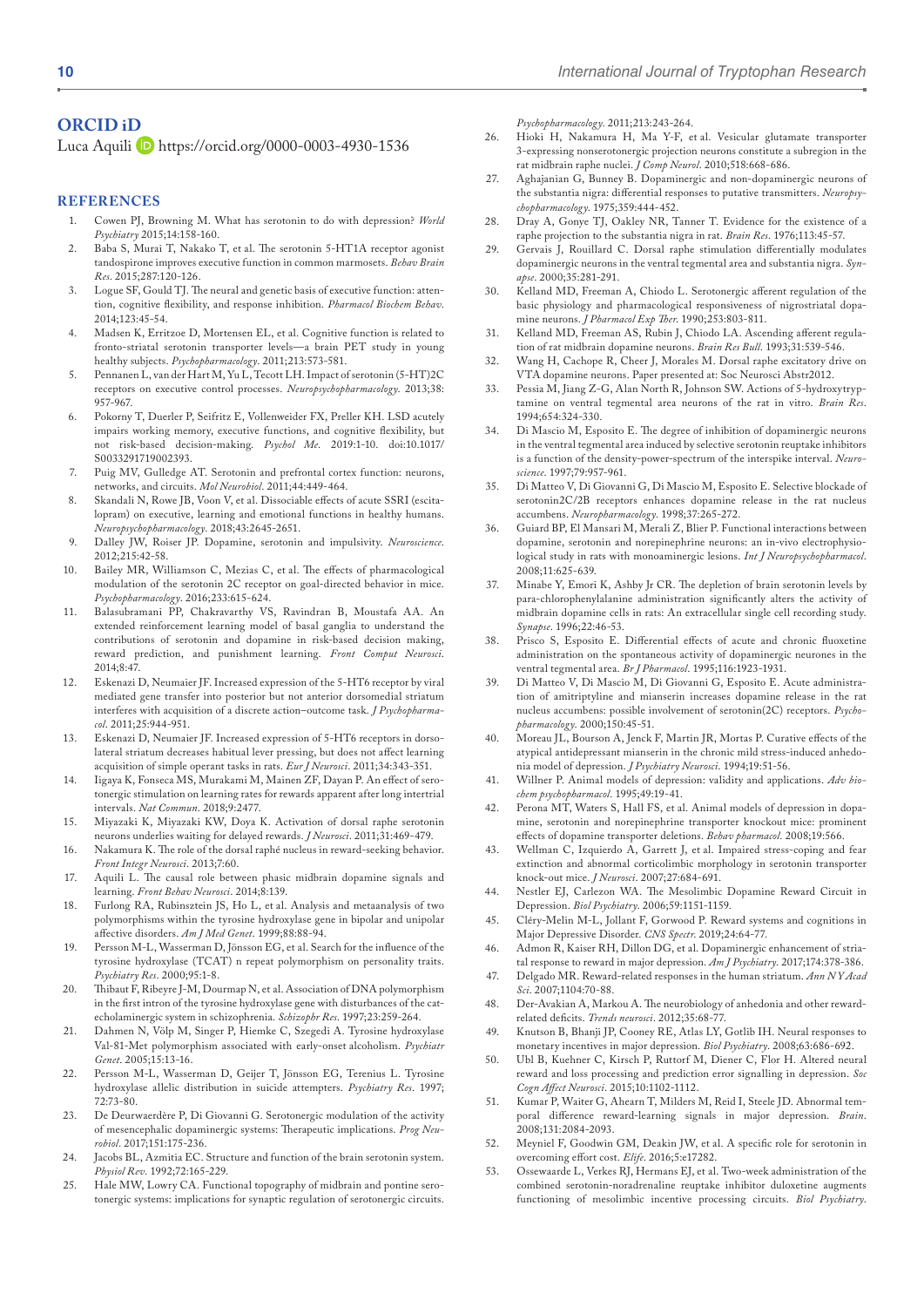2011;70:568-574.

- 54. McDermott LM, Ebmeier KP. A meta-analysis of depression severity and cognitive function. *J Affect Disord*. 2009;119:1-8.
- 55. Shopsin B, Friedman E, Gershon S. Parachlorophenylalanine reversal of tranylcypromine effects in depressed patients. *Arch Gen Psychiatry*. 1976;33: 811-819.
- 56. Young SN. Acute tryptophan depletion in humans: a review of theoretical, practical and ethical aspects. *J Psychiatry Neurosci*. 2013;38:294-305.
- 57. Biggio G, Fadda F, Fanni P, Tagliamonte A, Gessa GL. Rapid depletion of serum tryptophan, brain tryptophan, serotonin and 5-hydroxyindoleacetic acid by a tryptophan-free diet. *Life Sci*. 1974;14:1321-1329.
- 58. Moja EA, Restani P, Corsini E, Stacchezzini MC, Assereto R, Galli CL. Cycloheximide blocks the fall of plasma and tissue tryptophan levels after tryptophan-free amino acid mixtures. *Life Sci*. 1991;49:1121-1128.
- 59. Oldendorf WH, Szabo J. Amino acid assignment to one of three blood-brain barrier amino acid carriers. *Am J Physiol*. 1976;230:94-98.
- 60. Concu A, Fadda F, Blanco S, Congia S, Lostia M. Mental changes induced by the oral administration of tryptophan-free amino acid mixtures in man. *IRCS Med Sci*. 1977;5:520.
- 61. Nishizawa S, Benkelfat C, Young SN, et al. Differences between males and females in rates of serotonin synthesis in human brain. *Proc Natl Acad Sci U S A*. 1997;94:5308-5313.
- 62. Carpenter LL, Anderson GM, Pelton GH, et al. Tryptophan depletion during continuous CSF sampling in healthy human subjects. *Neuropsychopharmacology*. 1998;19:26-35.
- 63. Moreno FA, McGavin C, Malan Jr TP, et al. Tryptophan depletion selectively reduces CSF 5-HT metabolites in healthy young men: results from single lumbar puncture sampling technique. *Int J Neuropsychopharmacology*. 2000;3: 277-283.
- 64. Moreno FA, Parkinson D, Palmer C, et al. CSF neurochemicals during tryptophan depletion in individuals with remitted depression and healthy controls. *Eur Neuropsychopharmacology*. 2010;20:18-24.
- 65. Salomon RM, Kennedy JS, Johnson BW, et al. Association of a critical CSF tryptophan threshold level with depressive relapse. *Neuropsychopharmacology*. 2003;28:956-960.
- 66. Williams W, Shoaf S, Hommer D, Rawlings R, Linnoila M. Effects of acute tryptophan depletion on plasma and cerebrospinal fluid tryptophan and 5-hydroxyindoleacetic acid in normal volunteers. *J Neurochem*. 1999;72: 1641-1647.
- 67. Stancampiano R, Melis F, Sarais L, Cocco S, Cugusi C, Fadda F. Acute administration of a tryptophan-free amino acid mixture decreases 5-HT release in rat hippocampus in vivo. *Am J Physiol*. 1997;272:R991-R994.
- 68. Rueter LE, Fornal CA, Jacobs BL. A critical review of 5-HT brain microdialysis and behavior. *Rev Neurosci*. 1997;8:117-138.
- 69. van Donkelaar EL, Blokland A, Ferrington L, Kelly PAT, Steinbusch HWM, Prickaerts J. Mechanism of acute tryptophan depletion: is it only serotonin? *Mol Psychiatry*. 2011;16:695-713.
- 70. Gietzen DW, Rogers QR, Leung P, Semon B, Piechota T. Serotonin and feeding responses of rats to amino acid imbalance: initial phase. *Am J Physiol*. 1987;253:R763-R771.
- 71. Zimmermann R, McDougle C, Schumacher M, et al. Effects of acute tryptophan depletion on nocturnal melatonin secretion in humans. *J Clin Endocrinol Metab*. 1993;76:1160-1164.
- 72. Lieben C, Blokland A, Westerink B, Deutz N. Acute tryptophan and serotonin depletion using an optimized tryptophan-free protein–carbohydrate mixture in the adult rat. *Neurochem Int*. 2004;44:9-16.
- 73. van Donkelaar EL, Ferrington L, Blokland A, Steinbusch HW, Prickaerts J, Kelly PA. Acute tryptophan depletion in rats alters the relationship between cerebral blood flow and glucose metabolism independent of central serotonin. *Neuroscience*. 2009;163:683-694.
- 74. Biggio. G, Porceddu ML, Gessa GL. Decrease of homovanillic, dihydroxyphenylacetic acid and cyclic-adenosine-3′,5′-monophosphate content in the rat caudate nucleus induced by the acute administration of an aminoacid mixture lacking tyrosine and phenylalanine1. *J Neurochem*. 1976;26:1253-1255.
- 75. Badawy AA-B, Dougherty DM, Richard DM. Specificity of the acute tryptophan and tyrosine plus phenylalanine depletion and loading tests I. Review of biochemical aspects and poor specificity of current amino acid formulations. *Int J Tryptophan Res*. 2010;3:23-34.
- 76. Fernstrom MH, Fernstrom JD. Acute tyrosine depletion reduces tyrosine hydroxylation rate in rat central nervous system. *Life Sci*. 1995;57:PL97-PL102.
- 77. Sheehan BD, Tharyan P, McTavish SF, Campling GM, Cowen PJ. Use of a dietary manipulation to deplete plasma tyrosine and phenylalanine in healthy subjects. *J Psychopharmacol*. 1996;10:231-234.
- 78. McTavish SFB, Cowen PJ, Sharp T. Effect of a tyrosine-free amino acid mixture on regional brain catecholamine synthesis and release. *Psychopharmacology*. 1999;141:182-188.
- 79. Chambers CD, Garavan H, Bellgrove MA. Insights into the neural basis of response inhibition from cognitive and clinical neuroscience. *Neurosci Biobe-*

*hav Rev*. 2009;33:631-646.

- 80. Evers EAT, van der Veen FM, van Deursen JA, Schmitt JAJ, Deutz NEP, Jolles J. The effect of acute tryptophan depletion on the BOLD response during performance monitoring and response inhibition in healthy male volunteers. *Psychopharmacology*. 2006;187:200-208.
- 81. Jentzsch I, Dudschig C. Short article: Why do we slow down after an error? Mechanisms underlying the effects of posterror slowing. *Q J Exp Psychol*. 2009;62:209-218.
- Rubia K, Lee F, Cleare AJ, et al. Tryptophan depletion reduces right inferior prefrontal activation during response inhibition in fast, event-related fMRI. *Psychopharmacology*. 2005;179:791-803.
- 83. Helmbold K, Zvyagintsev M, Dahmen B, et al. Effects of serotonin depletion on punishment processing in the orbitofrontal and anterior cingulate cortices of healthy women. *Eur Neuropsychopharmacol*. 2015;25:846-856.
- 84. Gaber TJ, Dingerkus VLS, Crockett MJ, et al. Studying the effects of dietary body weight-adjusted acute tryptophan depletion on punishment-related behavioral inhibition. *Food Nutr Res*. 2015;59:28443-28443.
- 85. Rubinsztein JS, Rogers RD, Riedel WJ, Mehta MA, Robbins TW, Sahakian BJ. Acute dietary tryptophan depletion impairs maintenance of "affective set" and delayed visual recognition in healthy volunteers. *Psychopharmacology*. 2001;154:319-326.
- 86. Walderhaug E, Landrø NI, Magnusson A. A synergic effect between lowered serotonin and novel situations on impulsivity measured by CPT. *J Clin Exp Neuropsychol*. 2008;30:204-211.
- 87. Walderhaug E, Lunde H, Nordvik JE, Landrø N, Refsum H, Magnusson A. Lowering of serotonin by rapid tryptophan depletion increases impulsiveness in normal individuals. *Psychopharmacology*. 2002;164:385-391.
- 88. Worbe Y, Savulich G, Voon V, Fernandez-Egea E, Robbins TW. Serotonin depletion induces 'waiting impulsivity' on the human four-choice serial reaction time task: cross-species translational significance. *Neuropsychopharmacology*. 2014;39:1519-1526.
- 89. Clark L, Roiser JP, Cools R, Rubinsztein DC, Sahakian BJ, Robbins TW. Stop signal response inhibition is not modulated by tryptophan depletion or the serotonin transporter polymorphism in healthy volunteers: implications for the 5-HT theory of impulsivity. *Psychopharmacology*. 2005;182:570-578.
- 90. Crean J, Richards JB, de Wit H. Effect of tryptophan depletion on impulsive behavior in men with or without a family history of alcoholism. *Behav Brain Res*. 2002;136:349-357.
- 91. Dougherty DM, Marsh DM, Mathias CW, et al. The effects of alcohol on laboratory-measured impulsivity after l-Tryptophan depletion or loading. *Psychopharmacology*. 2007;193:137-150.
- 92. Dougherty DM, Richard DM, James LM, Mathias CW. Effects of acute tryptophan depletion on three different types of behavioral impulsivity. *Int J Tryptophan Res*. 2010;3:99–111.
- 93. Dougherty DM, Mullen J, Hill-Kapturczak N, et al. Effects of tryptophan depletion and a simulated alcohol binge on impulsivity. *Exp Clin Psychopharmacol*. 2015;23:109-121.
- 94. Crockett MJ, Clark L, Smillie LD, Robbins TW. The effects of acute tryptophan depletion on costly information sampling: impulsivity or aversive processing? *Psychopharmacology*. 2012;219:587-597.
- 95. Gallagher P, Massey AE, Young AH, McAllister-Williams RH. Effects of acute tryptophan depletion on executive function in healthy male volunteers. *BMC Psychiatry*. 2003;3:10.
- 96. Hughes JH, Gallagher P, Stewart ME, Matthews D, Kelly TP, Young AH. The Effects of Acute Tryptophan Depletion on Neuropsychological Function. *J Psychopharmacol*. 2003;17:300-309.
- 97. Murphy F, Smith K, Cowen P, Robbins T, Sahakian B. The effects of tryptophan depletion on cognitive and affective processing in healthy volunteers. *Psychopharmacology*. 2002;163:42-53.
- 98. Park SB, Coull JT, McShane RH, et al. Tryptophan depletion in normal volunteers produces selective impairments in learning and memory. *Neuropharmacology*. 1994;33:575-588.
- 99. Talbot PS, Watson DR, Barrett SL, Cooper SJ. Rapid tryptophandepletion improves decision-making cognition in healthy humans without affecting reversal learning or set shifting. *Neuropsychopharmacology*. 2006;31:1519-1525.
- 100. Evers EAT, van der Veen FM, Jolles J, Deutz NEP, Schmitt JAJ. Acute tryptophan depletion improves performance and modulates the BOLD response during a Stroop task in healthy females. *Neuroimage*. 2006;32: 248-255.
- 101. Finger EC, Marsh AA, Buzas B, et al. The impact of tryptophan depletion and 5-HTTLPR genotype on passive avoidance and response reversal instrumental learning tasks. *Neuropsychopharmacology*. 2007;32:206-215.
- 102. Kanen JW, Arntz FE, Yellowlees R, et al. Probabilistic reversal learning under acute tryptophan depletion in healthy humans: a conventional analysis. *J Psychopharmacol*. 2020;34:580-583.
- 103. Schmitt JAJ, Jorissen BL, Sobczak S, et al. Tryptophan depletion impairs memory consolidation but improves focussed attention in healthy young volunteers. *J Psychopharmacol*. 2000;14:21-29.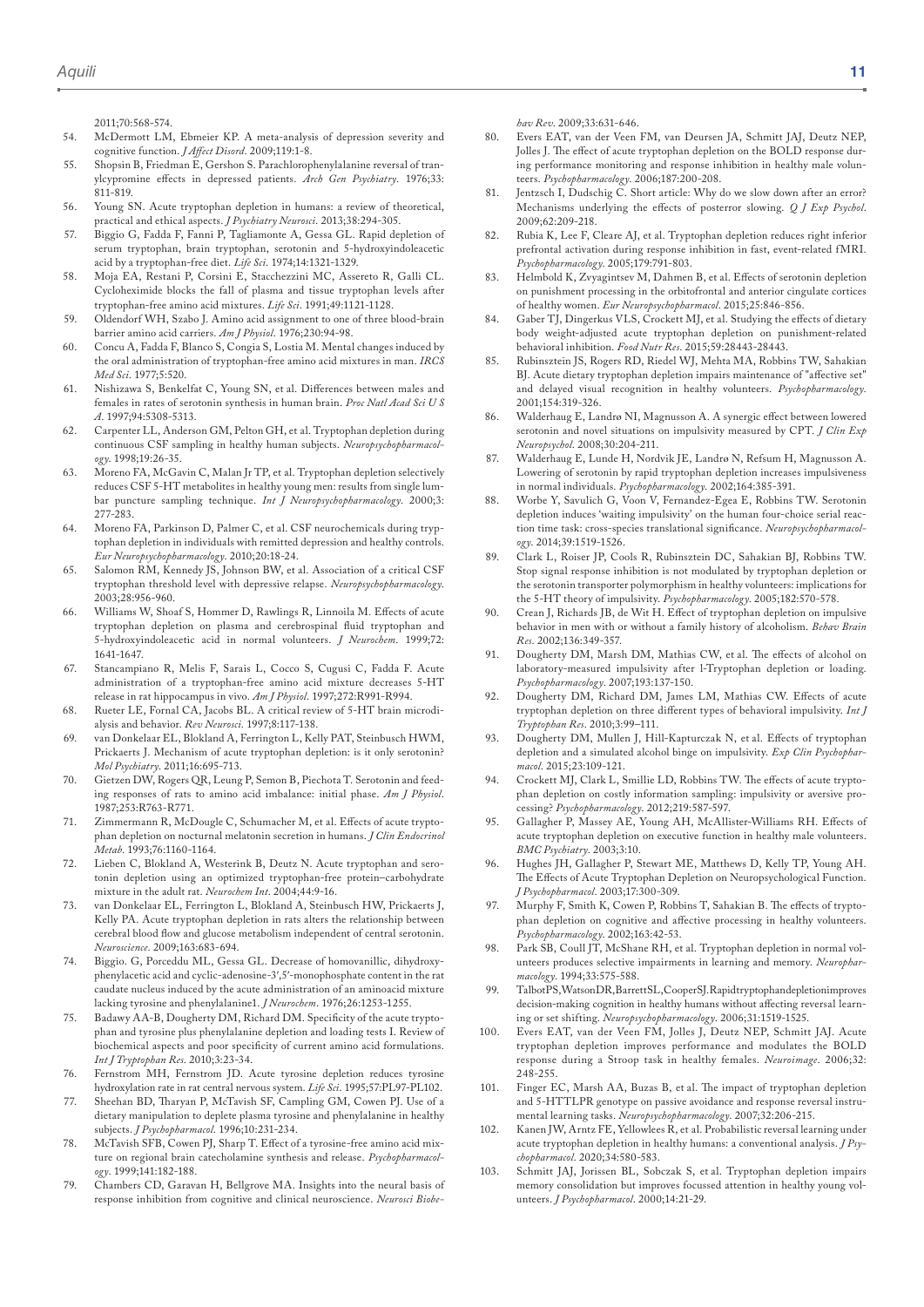- 104. Scholes KE, Harrison BJ, O'Neill BV, et al. Acute serotonin and dopamine depletion improves attentional control: findings from the stroop task. *Neuropsychopharmacology*. 2007;32:1600-1610.
- 105. Horacek J, Zavesicka L, Tintera J, et al. The effect of tryptophan depletion on brain activation measured by functional magnetic resonance imaging during the Stroop test in healthy subjects. *Physiol Res*. 2005;54:235-244.
- 106. Morgan RM, Parry AMM, Arida RM, Matthews PM, Davies B, Castell LM. Effects of elevated plasma tryptophan on brain activation associated with the Stroop task. *Psychopharmacology*. 2007;190:383-389.
- 107. Walther DJ, Bader M. A unique central tryptophan hydroxylase isoform. *Biochem Pharmacol*. 2003;66:1673-1680.
- 108. Ruocco AC, Rodrigo AH, Carcone D, McMain S, Jacobs G, Kennedy JL. Tryptophan hydroxylase 1 gene polymorphisms alter prefrontal cortex activation during response inhibition. *Neuropsychology*. 2016;30:18-27.
- 109. Andreou D, Saetre P, Werge T, et al. Tryptophan hydroxylase gene 1 (TPH1) variants associated with cerebrospinal fluid 5-hydroxyindole acetic acid and homovanillic acid concentrations in healthy volunteers. *Psychiatry Res*. 2010;180:63-67.
- 110. Neufang S, Akhrif A, Herrmann CG, et al. Serotonergic modulation of 'waiting impulsivity' is mediated by the impulsivity phenotype in humans. *Transl Psychiatry*. 2016;6:e940-e940.
- 111. Reuter M, Ott U, Vaitl D, Hennig J. Impaired executive control is associated with a variation in the promoter region of the tryptophan hydroxylase 2 gene. *J Cogn Neurosci*. 2007;19:401-408.
- 112. Strobel A, Dreisbach G, Müller J, Goschke T, Brocke B, Lesch K-P. Genetic variation of serotonin function and cognitive control. *J Cogn Neurosci*. 2007;19:1923-1931.
- 113. Osinsky R, Schmitz A, Alexander N, Kuepper Y, Kozyra E, Hennig J. TPH2 gene variation and conflict processing in a cognitive and an emotional Stroop task. *Behav Brain Res*. 2009;198:404-410.
- 114. Gong P, Zhang F, Ge W, et al. Association analysis of TPH2, 5-HT2A, and 5-HT6 with executive function in a young Chinese Han population. *J Neurogenet*. 2011;25:27-34.
- 115. Enge S, Fleischhauer M, Lesch K-P, Reif A, Strobel A. Variation in key genes of serotonin and norepinephrine function predicts gamma-band activity during goal-directed attention. *Cereb Cortex*. 2012;24:1195-1205.
- 116. Desimone R, Duncan J. Neural mechanisms of selective visual attention. *Ann Rev Neurosci*. 1995;18:193-222.
- 117. Jensen O, Kaiser J, Lachaux J-P. Human gamma-frequency oscillations associated with attention and memory. *Trends Neurosci*. 2007;30:317-324.
- 118. McLean A, Rubinsztein JS, Robbins TW, Sahakian BJ. The effects of tyrosine depletion in normal healthy volunteers: implications for unipolar depression. *Psychopharmacology*. 2004;171:286-297.
- 119. Lythe KE, Anderson IM, Deakin JFW, Elliott R, Strickland PL. Lack of behavioural effects after acute tyrosine depletion in healthy volunteers. *J Psychopharmacol*. 2005;19:5-11.
- 120. Vrshek-Schallhorn S, Wahlstrom D, Benolkin K, White T, Luciana M. Affective bias and response modulation following tyrosine depletion in healthy adults. *Neuropsychopharmacology*. 2006;31:2523-2536.
- 121. Lee S, Lee DK. What is the proper way to apply the multiple comparison test? *Korean J Anesthesiol*. 2018;71:353-360.
- 122. Larson MJ, Clayson PE, Primosch M, Leyton M, Steffensen SC. The effects of acute dopamine precursor depletion on the cognitive control functions of performance monitoring and conflict processing: an event-related potential (ERP) study. *PloS one*. 2015;10:e0140770-e0140770.
- 123. Ramdani C, Vidal F, Dagher A, Carbonnell L, Hasbroucq T. Dopamine and response selection: an acute phenylalanine/tyrosine depletion study. *Psychopharmacology*. 2018;235:1307-1316.
- 124. Vidal F, Burle B, Grapperon J, Hasbroucq T. An ERP study of cognitive architecture and the insertion of mental processes: Donders revisited. *Psychophysiology*. 2011;48:1242-1251.
- 125. Borwick C, Lal R, Lim LW, Stagg CJ, Aquili L. Dopamine depletion effects on cognitive flexibility as modulated by tDCS of the dlPFC. *Brain Stimul*. 2020;13:105-108.
- 126. Robinson OJ, Standing HR, DeVito EE, Cools R, Sahakian BJ. Dopamine precursor depletion improves punishment prediction during reversal learning in healthy females but not males. *Psychopharmacology (Berl)*. 2010;211: 187-195.
- 127. Cools R, D'Esposito M. Inverted-u-shaped dopamine actions on human working memory and cognitive control. *Biol Psychiatry*. 2011;69:e113-e125.
- 128. Jongkees BJ, Hommel B, Kühn S, Colzato LS. Effect of tyrosine supplementation on clinical and healthy populations under stress or cognitive demands—A review. *J Psychiatr Res*. 2015;70:50-57.
- 129. Colzato LS, Jongkees BJ, Sellaro R, van den Wildenberg WPM, Hommel B. Eating to stop: Tyrosine supplementation enhances inhibitory control but not response execution. *Neuropsychologia*. 2014;62:398-402.
- 130. Stock A-K, Colzato L, Beste C. On the effects of tyrosine supplementation on interference control in a randomized, double-blind placebo-control trial. *Eur Neuropsychopharmacol*. 2018;28:933-944.
- 131. Steenbergen L, Sellaro R, Hommel B, Colzato LS. Tyrosine promotes cognitive flexibility: Evidence from proactive vs. reactive control during task switching performance. *Neuropsychologia*. 2015;69:50-55.
- 132. Robson A, Lim LW, Aquili L. Tyrosine negatively affects flexible-like behaviour under cognitively demanding conditions. *J Affect Disord*. 2020;260: 329-333.
- 133. Kvetnansky R, Sabban EL, Palkovits M. Catecholaminergic systems in stress: structural and molecular genetic approaches. *Physiol Rev*. 2009;89:535-606.
- 134. Colzato LS, Steenbergen L, Sellaro R, Stock A-K, Arning L, Beste C. Effects of l-Tyrosine on working memory and inhibitory control are determined by DRD2 genotypes: a randomized controlled trial. *Cortex*. 2016;82:217-224.
- 135. Dennison O, Gao J, Lim LW, Stagg CJ, Aquili L. Catecholaminergic modulation of indices of cognitive flexibility: a pharmaco-tDCS study. *Brain Stimul*. 2019;12:290-295.
- 136. Cools R, Robinson OJ, Sahakian B. Acute tryptophan depletion in healthy volunteers enhances punishment prediction but does not affect reward prediction. *Neuropsychopharmacology*. 2008;33:2291-2299.
- 137. Crockett MJ, Clark L, Apergis-Schoute AM, Morein-Zamir S, Robbins TW. Serotonin modulates the effects of pavlovian aversive predictions on response vigor. *Neuropsychopharmacology*. 2012;37:2244-2252.
- 138. Crockett MJ, Clark L, Robbins TW. Reconciling the role of serotonin in behavioral inhibition and aversion: acute tryptophan depletion abolishes punishment-induced inhibition in humans. *J Neurosci*. 2009;29:11993-11999.
- 139. Robinson OJ, Cools R, Sahakian BJ. Tryptophan depletion disinhibits punishment but not reward prediction: implications for resilience. *Psychopharmacology*. 2012;219:599-605.
- 140. Cools R, Blackwell A, Clark L, Menzies L, Cox S, Robbins TW. Tryptophan depletion disrupts the motivational guidance of goal-directed behavior as a function of trait impulsivity. *Neuropsychopharmacology*. 2005;30:1362-1373.
- 141. Macoveanu J, Rowe JB, Hornboll B, et al. Playing it safe but losing anyway—Serotonergic signaling of negative outcomes in dorsomedial prefrontal cortex in the context of risk-aversion. *Eur Neuropsychopharmacol*. 2013;23: 919-930.
- 142. Worbe Y, Palminteri S, Savulich G, et al. Valence-dependent influence of serotonin depletion on model-based choice strategy. *Mol Psychiatry*. 2016;21: 624-629.
- 143. Campbell-Meiklejohn D, Wakeley J, Herbert V, et al. Serotonin and Dopamine Play Complementary Roles in Gambling to Recover Losses. *Neuropsychopharmacology*. 2011;36:402-410.
- 144. Geurts DEM, Huys QJM, den Ouden HEM, Cools R. Serotonin and aversive pavlovian control of instrumental behavior in humans. *J Neurosci*. 2013;33:18932-18939.
- 145. Hebart MN, Gläscher J. Serotonin and dopamine differentially affect appetitive and aversive general Pavlovian-to-instrumental transfer. *Psychopharmacology*. 2015;232:437-451.
- 146. Rogers RD, Tunbridge EM, Bhagwagar Z, Drevets WC, Sahakian BJ, Carter CS. Tryptophan depletion alters the decision-making of healthy volunteers through altered processing of reward cues. *Neuropsychopharmacology*. 2003; 28:153-162.
- 147. Anderson IM, Richell RA, Bradshaw CM. The effect of acute tryptophan depletion on probabilistic choice. *J Psychopharmacol*. 2003;17:3-7.
- 148. Tobia MJ, Guo R, Schwarze U, et al. Neural systems for choice and valuation with counterfactual learning signals. *NeuroImage*. 2014;89:57-69.
- 149. Neukam PT, Kroemer NB, Deza Araujo YI, et al. Risk-seeking for losses is associated with 5-HTTLPR, but not with transient changes in 5-HT levels. *Psychopharmacology*. 2018;235:2151-2165.
- 150. Seymour B, Daw ND, Roiser JP, Dayan P, Dolan R. Serotonin selectively modulates reward value in human decision-making. *J Neurosci*. 2012;32: 5833-5842.
- 151. Demoto Y, Demoto Y, Okada G, et al. Neural and personality correlates of individual differences related to the effects of acute tryptophan depletion on future reward evaluation. *Neuropsychobiology*. 2012;65:55-64.
- 152. Schweighofer N, Bertin M, Shishida K, et al. Low-serotonin levels increase delayed reward discounting in humans. *J Neurosci*. 2008;28:4528-4532.
- 153. Tanaka SC, Schweighofer N, Asahi S, et al. Serotonin differentially regulates short- and long-term prediction of rewards in the ventral and dorsal striatum. *Plos one*. 2007;2:e1333.